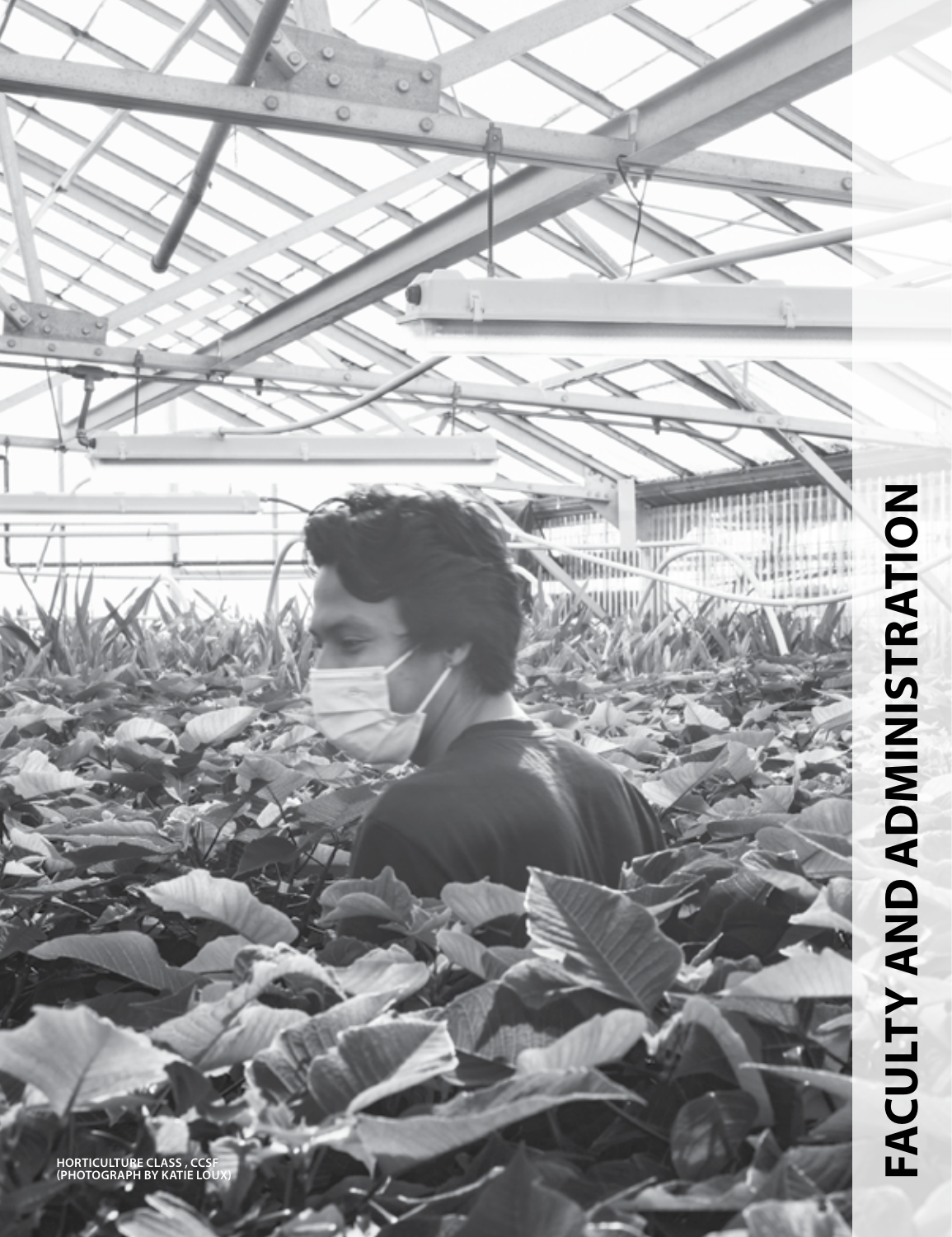# **FACULTY & ADMINISTRATION OF CITY COLLEGE**

# **Regular Faculty and Administrators**

# **A**

## **ABAUNZA, VALERIE M.,**

*Continuing Student Counseling* B.A., San Francisco State University; M.S., San Francisco State University

**ADAMIAN, EILEEN,** *English as a Second Language* B.A., University of California, Los Angeles; M.S., California State University, Los Angeles

**ADMOKOM, LORI,** *English as a Second Language* M.A., San Francisco State University

**AFSHAR, GOLNAR,** *Engineering and Technology* B.S., University of California, Irvine: Ph.D., Georgetown University

#### **AGUIAR, GLENN E.,**

*Mathematics* B.A., San Francisco State University; C.Phil., University of California, Berkeley

**AL-AMIN, JOHN,** *Vice Chancellor, Finance & Administration* B.A., M.A. University of California, Riverside; Ph.D., California Pacific University; PGCert, California State University, Sacramento; PGCert, University of California, Los Angeles

#### **ALANIZ, MICHELE,** *Department*

*Chair, Library Information Technology* B.A., University of California, Berkeley; MLIS, San Jose University

# **ALARY, DOMINIQUE,** *English as a*

*Second Language* B.A., University of California, Santa Cruz; M.A., San Francisco State University

#### **ALEONAR, MARLBORO,**

*Multicultural Retention Services* B.A., M.S., San Francisco State University

# **ALFORD, MARKLIN,** *Automotive/*

*Motorcycles/Construction & Building Maintenance* B.A., Sonoma State University

#### **ALIOTO, DARLENE F.,** *Department*

*Chair, Social Sciences* B.A., University of San Francisco; M.A., San Francisco State University

#### **ALVARADO-STRASSER, ELENA,**

*Behavioral Sciences/Sociology* B.A., M.A., San Francisco State University

**ALVARENGA, GABY,** *Continuing Student Counseling* B.A. San Francisco State University; M.S. San Francisco State University

# **AMEN, CAROL,** *Disabled Students*

*Programs and Services* B.A., San Francisco State University; M.S., San Francisco State University

**ANCHETA, REBECCA,** *Behavioral Sciences/Sociology* B.A., University of California, Santa Barbara; Ph.D., University of California, San Francisco

#### **ANTONICH, MISHA,** *Broadcast Electronic Media Arts*

A.A., University of Maryland, European Division - Munich Campus; Theaters Arts Degree, Berlin Theater School; B.A., M.A., San Francisco State University

**ARCENEAUX, JACQUES,** *World Languages & Cultures* B.A., University of Memphis; M.A., Ph.D., University of Wisconsin, Madison

**AVILA, ALMA,** *Coordinator, Community Health Worker Program/ Health Education* B.S., Golden Gate University; M.P.H., San Jose State University

**AVILA, CAROLINA,** *General Counseling* B.A., M.S., San Francisco State University

**AVILA, JORGE,** *Latino Services Network* M.A., California State University, San Jose

#### **AVRUS, ELAINE,** *Department*

*Chair, Learning Assistance* B.S. California State University, San Diego; M.A., University of Colorado, Denver

## **B**

#### **BACSIERRA, BENJAMIN J.,**

*English* B.A., University of California, Berkeley; M.A., California State University, San Francisco

**BAILEY BURNS, CULLEN,** *English* B.A., M.A., M.F.A., Western Michigan University

**BARNES, KARI A.,** *Registered Nursing* B.S., M.P.H., University of California, Berkeley

#### **BARONE, AUGUSTUS,**

*Automotive/Motorcycles/Construction & Building Maintenance*

**BARRON, ERWIN C.,** *English* M.A.T., Winthrop College; M.D.V., Princeton Theological Seminary

**BASS, JAMEY,** *Mathematics* Ph.D., University of California, Santa Cruz

#### **BEARD, CHRISTINE H.,**

*Transitional Studies* B.A., M.S., San Francisco State University; M.A., University of San Francisco

**BECK, SARAH,** *Disabled Students Programs and Services*

**BELLO, LEONEL,** *Department Chair, Business* B. A., University of San Francisco / Saint Mary's; M.B.A., University of Phoenix

**BERSTON, SUSAN,** *Business* B.S., University of California; M.B.A., University of San Francisco

#### **BERTENS, MATTHEW,**

*Mathematics* B.S., California Polytechnic State University, San Luis Obispo; M.A., San Francisco State University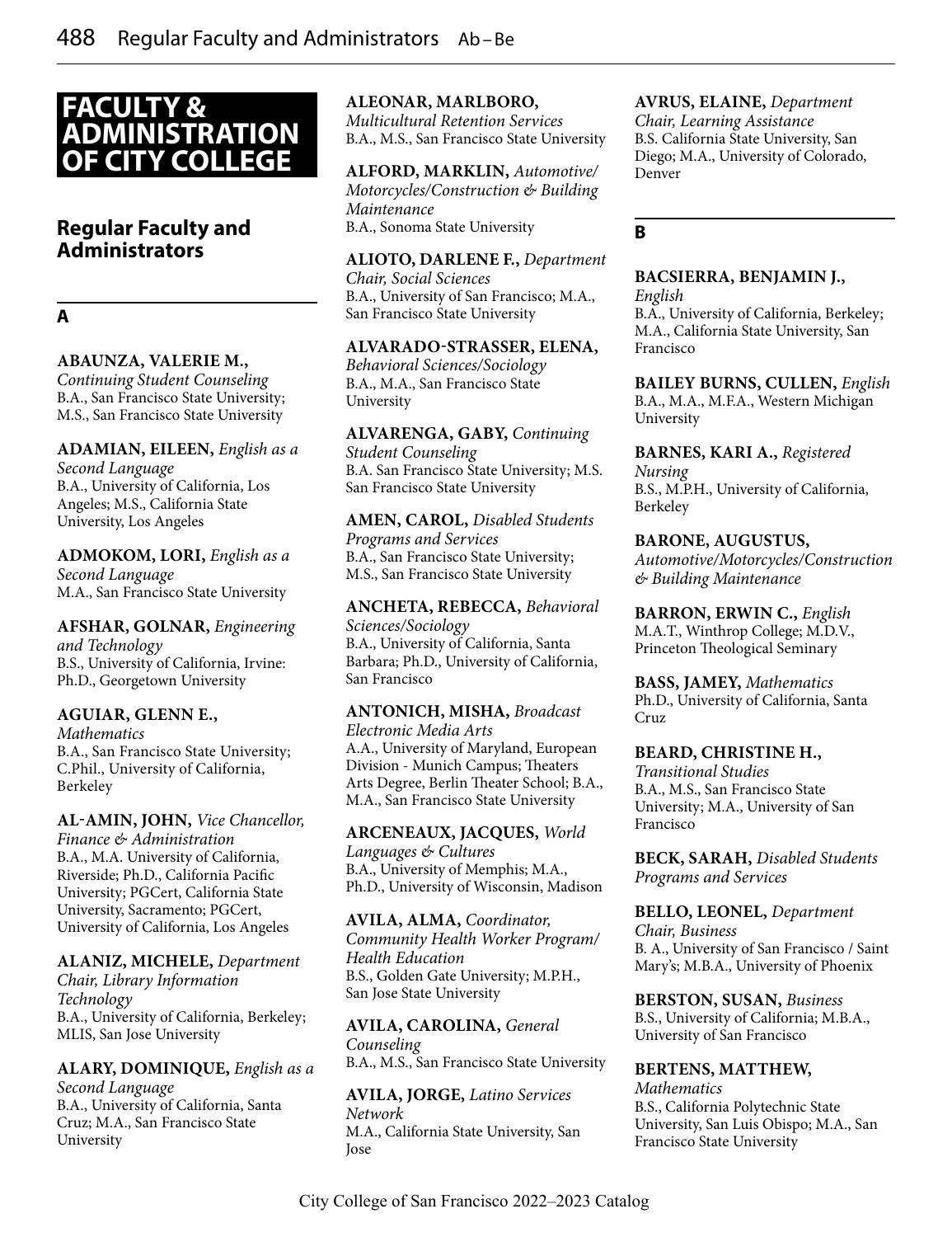#### **BLACKWELL, ANGELA,** *English as*

*a Second Language* B.A., University College Dublin, Ireland; M.A., San Francisco State University

#### **BOEGEL, THOMAS,** *Vice*

*Chancellor, Academic, and Institutional Affairs* B.S., Rensselaer Polytechnic Institute; M.S., University of California, Berkeley

#### **BOGATSKY, ARIADNA M.,**

*Biological Sciences* B.A., San Francisco State University; M.A., University of California, San Francisco

#### **BORNSTEIN, ABIGAIL,**

*Computer Networking & Information Technology* B.S., Indiana University; M.B.A., California State University, Hayward

#### **BOSSON, MONICA,** *English*

B.A., University of California, Berkeley; M.A., San Francisco State University

#### **BOUDEWYN, SUSAN,** *Licensed*

*Vocational Nursing* B.S.N., P.H.N. Cert, San Francisco State University

# **BOWNE, SAMUEL,** *Computer*

*Networking & Information Technology* B.S., Edinboro University of PA; Ph.D., University of Illinois, Urbana Champaign

#### **BRADY, STEPHEN,** *Automotive/*

*Motorcycles/Construction & Building Maintenance* A.A., City College Of San Francisco; B.A., San Francisco State University

# **BRANAGAN, LAURA,** *Biological*

*Sciences* B.S., Ramapo College; M.S., Rutgers University

# **BRAVEWOMAN, MARY,**

*Mathematics* B.A., M.A., San Francisco State University

#### **BREES, CLAIRE,** *Art* B.A., San Francisco State University; M.F.A., California College of Arts

# **BRICK, AARON,** *Computer*

*Science* B.S., Johns Hopkins; M.S., University of California, Berkeley

**BROCK, ELIZABETH A.,** *English* B.A., University of California, Berkeley; M.F.A., Mills College

**BROWN, DORIAN,** *Department* 

*Chair, African American Studies* B.A. University of Illinois, Urbana-Champaign; M.A., Southern Illinois University, Edwardsville

# **BROWN III, HAROLD,** *Physical*

*Education & Dance* B.A., Gonzaga University; M.A., St. Mary's College

**BROWN, LORI,** *Library and Learning Resources* B.S., MLIS, Florida State University; M.B.A., Tampa College

**BROWN, MARY L.,** *Licensed Vocational Nursing* B.A., M.A., Webster College

#### **BROWN, STEVEN WAYNE,**

*Department Chair, Environmental Horticulture & Floristry* B.S., California Polytechnic State University

## **BUCHSBAUM, JESSICA,**

*Department Chair, English as a Second Language* B.A., Harvard University; M.A., Monterey Institute of International Studies

**BUCKLEY, ALISSA,** *English* B.A., Colgate University; M.A., San Francisco State University

## **BUGAYONG, ARLENE,**

*Extended Opportunity Programs and*  Services B.A., New York University; B.A., U Of California-Santa Barbara; B.A., Univ Of Calif., Santa Barbara; MA, New York

#### **BURT, TRACY,** *Child Development & Family Studies*

B.A., Colgate University, Hamilton, NY; M.A., Harvard University, Cambridge, MA

# **BUTLER, REBECCA,** *Business*

B.B.A., University of Texas, San Antonio; M.Acc., University of Tulsa; CPA, State of Texas

**BYNUM, TORRANCE L.,** *Dean Southeast & Evans Centers (Aircraft and Automotive)* B.S., Tennessee State University; J.D. Law Lincoln Law School of San Jose

# **C**

**CABADING, LEON,** *New Student Counseling* B.A., M.S., San Francisco State University

**CABANSAG, LORI,** *English as a Second Language* B.A., San Francisco State University, M.A., Monterey Institute of International Studies

**CAHILL, GREGORIA NOVA,** *New* 

*Student Counseling* B.A., Beloit College, WI; M.S., Ed. D, California State University, Hayward

#### **CAMPOS-ROJAS, MARCIA,**

*Transitional Studies* B.A., Universidad Metropolitana de las Ciencias de la Educacion, Chile; M.A., San Francisco State University

# **CANDELARIA,**

**XOCHIQUETZAL,** *English* B.A., University of California, Berkeley; M.A., New York University

**CANNON, JOSEPH P.,** *Biological Sciences*

B.A., B.S., M.S., San Diego State University

**CANOY, MARIA,** *APASS* A.A., City College of San Francisco; B.A., San Francisco State University; M.S., University of La Verne

**CARBALLO, PEBBLE,** *Business* B.S., University of Southern California; M.B.A., Pepperdine University; CPA – State of California

#### **CARLSON, LENNIS,** *Music* B.A., California State University, Northridge; M.A., Portland State

University

City College of San Francisco 2022–2023 Catalog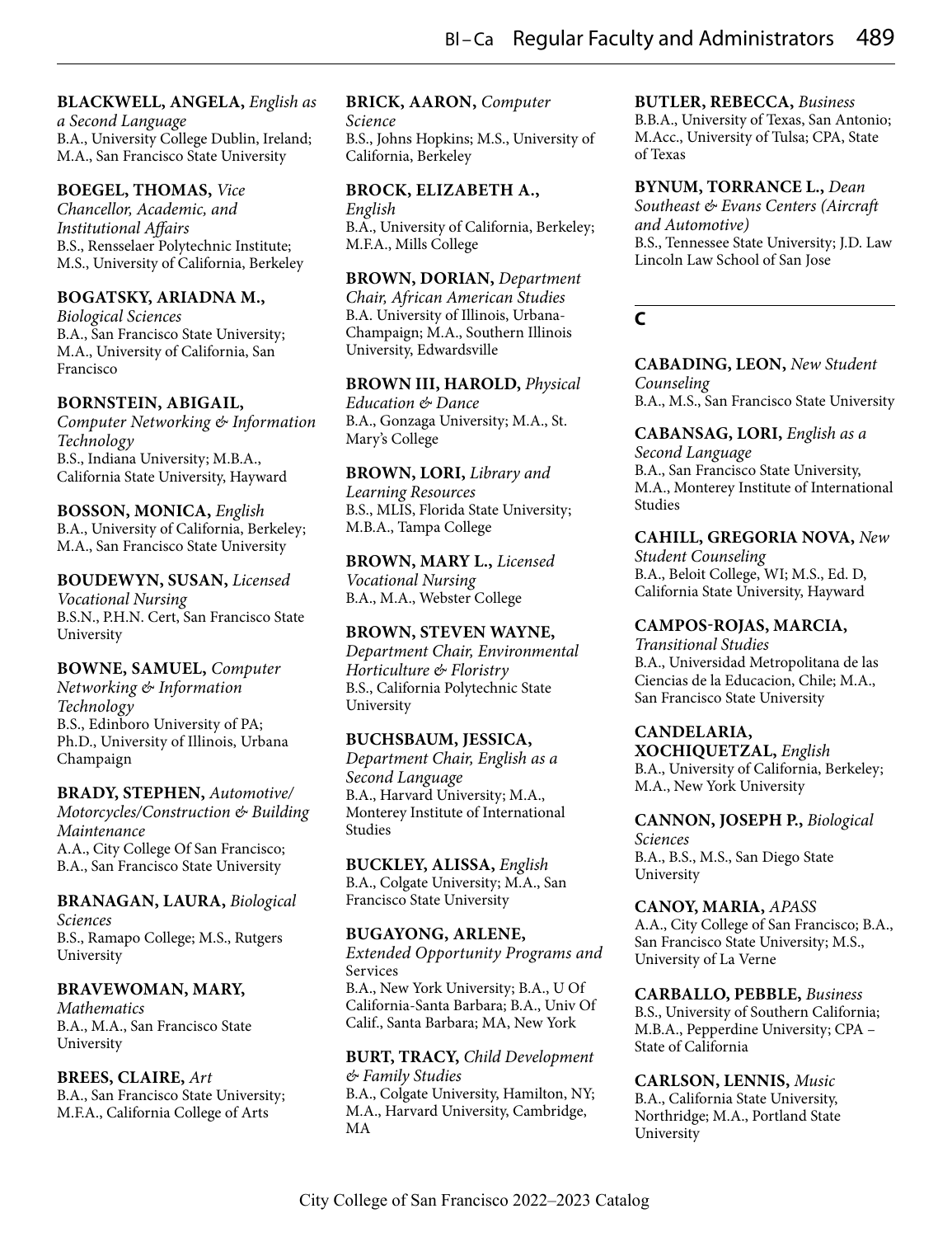#### **CARRESE, JOHN MATTHEW,**

*Workforce/Economic Development* M.S., Columbia University

**CASH, RAYMOND,** *Automotive/*

*Motorcycles/Construction & Building Maintenance* B.A., M.A., San Francisco State University

**CASSIA, ANNE J.H.,** *English* B.A., University of California, Berkeley; M.A., San Francisco State University

**CASTILLO, PATRICIA,** *New Student Counseling* B.A., University of San Francisco; M.A., Santa Clara University

**CAUTHEN, ALFRED,** *Physics* M.S., University of California, Los Angeles; M.S., University of California, Santa Cruz

**CECIL, MALCOLM,** *Broadcast Electronic Media Arts* B.A., Concordia University; M.A., McGill University; Ph.D., Concordia University

**CERVANTES, CONSUELO,** *World Languages & Cultures* M.A., San Diego State University

## **CHAN, YOUK CHAN KAREN,**

*Library and Learning Resources* B.S., Chinese University of Hong Kong; MLS, University of California, Los Angeles

**CHARLES, KRISTIN H.,** *Associate Vice Chancellor of Institutional Advancement & Effectiveness, Accreditation Liaison Officer* B.S., M.A., University of Wisconsin, Madison

**CHATTERJEE, NEELA,** *English as a Second Language* B.A., University of California, Berkeley; M.A., San Jose State University

**CHEN, CORA,** *English as a Second Language* B.A., South China Normal University; M.A., San Francisco State University

**CHEN, PEIJUE,** *Child Development & Family Studies* B.A., Zhongshan University, China; M.A., Sonoma State University

## **CHENARD, STEPHANIE,** *Director*

*Contract Education & Extension Programs* B.A. Mills College; M.B.A., Presidio Graduate School

**CHI, PETRINA W.,** *Physical Education & Dance* B.A., University of California, Berkeley; M.S.W., San Francisco State University

**CHONG-DELON, PATTY P.,** *Department Chair, General Counseling* B.A., University of California, Los Angeles; M.S., California State University, Los Angeles

**CHU, EMILY,** *Chemistry* B.S., University of Connecticut; Ph.D., University of California, Berkeley

**CHUCK, TERENCE,** *Disabled Students Programs and Services* B.A., University of San Francisco; M.A., John F. Kennedy University

**CHYTROWSKI, PATRICIA,** *Visual Media Design* B.A., San Francisco State University

**CLARK, FELITA,** *Department Chair, Multicultural Retention Services* A.A., Laney College, Oakland, CA; B.A. & M.S., SF State University

**CLARK, ROBERT M. JR.,** *Multicultural Retention Services* B.S., University of Illinois at Urbana-Champaign; M.S., San Francisco State University; Ph.D., University of California, Berkeley, Walden University

**COFFEY, AMY,** *Assistant Director, Student Activities* B.A., Hamilton College; M.S., San Diego State University

**COFFEY, JOYCE MARIE,** *Department Chair, Registered Nursing* M.S., University of Phoenix

**COHEN, RACHEL,** *Articulation Officer* B.A., University of Wisconsin, Madison; M.A., San Francisco State University

**COLLINS, JAMES,** *Physical Education & Dance* M.S., United States Sports Academy

#### **COMPEAN, RICHARD,**

*English* B.A., University of San Francisco; M.A., Ph.D., University of California, Davis

**CONNER, CONSTANCE,**

*Computer Science* B.A., M.A., Mills College

**COOPER WILKINS, LISA,** *Vice Chancellor, Student Affairs* B.A., Goucher College; M.S. Villanova University; M.S., Marymount University; Ed.D George Washington University

**CORRY, MEGAN,** *Registered Nursing* B.S., M.A., San Francisco State University

**COSTA, ANTHONY,** *Department Chair, Library and Learning Resources* B.A., University of California, Berkeley; MLIS, San Jose State University

**COX, KAREN C.,** *English* B.A., University of California, Berkeley; M.A., Ph.D., University of California, Davis

**COX, NATALIE,** *Behavioral* 

*Sciences/Anthropology* B.A., San Francisco State University; B.A., University of California, Santa Barbara; M.A., San Francisco State University

**CROSS, KEVIN,** *English as a Second Language* B.A., University of California, Davis; M.A., San Francisco State University

**CROW, KELLI,** *English as a Second Language* B.A., M.A., San Francisco State University

**CUTTLER, LAUREN,** *Registered Nursing* B.S.N., Utah; M.S.N. Western Governors University

# **D**

**D'ACQUISTO, ADAM A.,** *Physical Education & Dance* B.S., University of California, Davis; M.A., University of San Francisco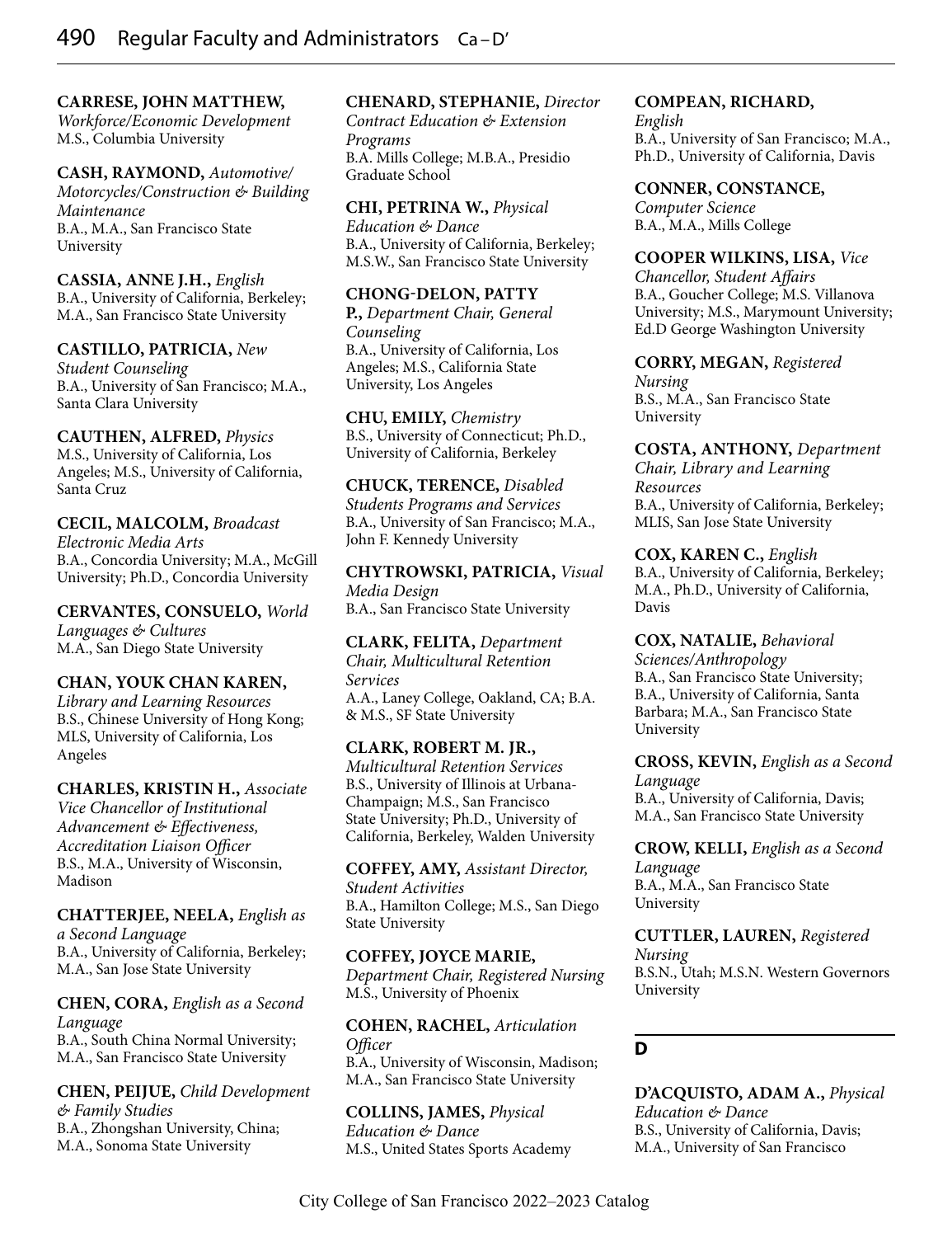# **D'SOUZA, ALAN,** *Library and*

*Learning Resources* B.A., San Francisco State University; MLIS, San Jose State University

**D'SOUZA, MARIA,** *Interim Senior Director Payroll Services* A.S. Briarcliff College; B.A. Ashford University; Ed. M.B.A. American College of Education. (Educational MBA).

**DAI, KIT,** *Dean Chinatown/North Beach & Civic Centers* B.A., San Francisco State University; M.B.A., University of Phoenix

**D'ALOISIO, MICHAEL,** *Continuing Student Counseling*

## **DAMATO, LAWRENCE R.,**

*Continuing Student Counseling* B.S., M.A., University of San Francisco

# **DANG, LORRAIN,** *Chemistry*

B.S., University of Michigan, Ann Arbor; M.A., Ph.D., University of California, Santa Barbara

**DATZ, ALISON M.,** *English as a Second Language* M.A., San Francisco State University

## **DAWGERT-CARLIN, JENNIFER,**

*Department Chair, Behavioral Sciences* B.S., Westfield State College, M.A., New College of California

#### **DE JESUS, PEACHY I.,** *Licensed*

*Vocational Nursing* B.S.N., Angeles University Foundation; Public Health Nursing Credential - Angeles University Foundation

## **DEL TORO VAZQUEZ, JOSE,**

*World Languages & Cultures* B.A., California State University, Northridge; M.A., Stanford University; Ph.D., University of California, Santa Barbara

# **DEL VECCHIO, ROBERT,**

*Engineering and Technology* B.A., University of California, Santa Barbara; Ph.D., Boston University

# **DELLIMORE, RHEA,** *Culinary Arts*

*and Hospitality Studies* A.A., City College of San Francisco; B.A., University of California, Berkeley; B.S., University of California, Berkeley

**DEMIRAY, DENIZ,** *Social* Sciences M.S., Ph.D., Dokuz Eylül Üniversitesi

#### **DENNEHY, DAYAMUDRA,** *English as a Second Language*

B.A. Connecticut College, Connecticut; M.A., Ed. D San Francisco State University

**DENNEY, S. ERIN,** *Interim Dean of English, World Languages, Communication Studies, and Fine, Applied, & Communication Arts* B.A., University of California, Berkeley; M.A., Ph.D., University of Wisconsin, Madison

#### **DEVINE, JOANNE D.,** *Child*

*Development & Family Studies* B.S., M.S., St. John's University, Jamaica, NY

## **DEVLIN-CLANCY, MAURA,**

*Computer Networking & Information Technology* B.A., M.A., San Francisco State University

**DEWAR, CYNTHIA E.,** *Dean, Library, Academic Tutoring, Online Programs, and Educational Technology*  A.A., Moorpark College; B.S., Southern Utah University; M.A., San Diego State University

**DIAZ-INFANTE, AMY,** *Art* B.A., Yale University; MFA, Rhode Island School of Design

**DIETER, DARRYL,** *Director of Research* B.A., Clarion University of Pennsylvania; B.A., University of New Mexico, Albuquerque

#### **DIGIROLAMO, LISA,** *Biological Sciences*

B.A., University of Rochester; M.A. and Ph.D., University of California, Santa Cruz

# **DUCKWORTH, MATTHEW**

**DAVID,** *English* B.A., Ph.D. Cand., University of California, Berkeley

**DUDLEY, MINDA,** *Licensed Vocational Nursing* A.S., Edna McConnell Clark School of Nursing; B.S., Empire State College at State University of New York

# **DUDUM, ISAM,**

*Mathematics* B.S., San Francisco State University; M.S., California State University, Hayward

**DUNCAN, ROBERT,** *Department Chair, Earth Sciences*

M.A., Ph.D., University of Washington

## **DUNN-SALAHUDDIN, ALIYAH,**

*African American Studies* B.A., M.A., San Francisco State University

**DYE, DORA J.L.,** *Business* B.A., M.A., University of California, Berkeley; M.B.A., Armstrong University

# **E**

**EASA, LEILA,** *English* B.A., Duke University; MA, University College, London; Ph.D. Cand. University of Pennsylvania

## **EDWARDSON, LAWRENCE,**

*English as a Second Language* B.A., Simpson College; M.A., San Francisco State University

#### **ELLIOT, NANCY MIZUNO,** *Art*

B.A., University of California, Berkeley; M.F.A., University of Georgia, Athens

**ERNSTTHAL, JANE,** *Department Chair, Student Health Services* B.A., Occidental College; B.A., B.S.,

Georgetown University

## **ESTRADA, MICHAEL,** *Social*

*Sciences/Political Science* A.A., Grossmont College; B.A., University of California, Berkeley; M.A., San Francisco State University

## **EVANS, JILL,** *Physics*

B.S., California Polytechnic State University, San Luis Obispo; Ph.D., University of California, Davis

**EVASCO, KATRINA,** *Director, EOPS/CalWORKS* B.A., San Francisco State University; M.Ed. University of California, Los

Angeles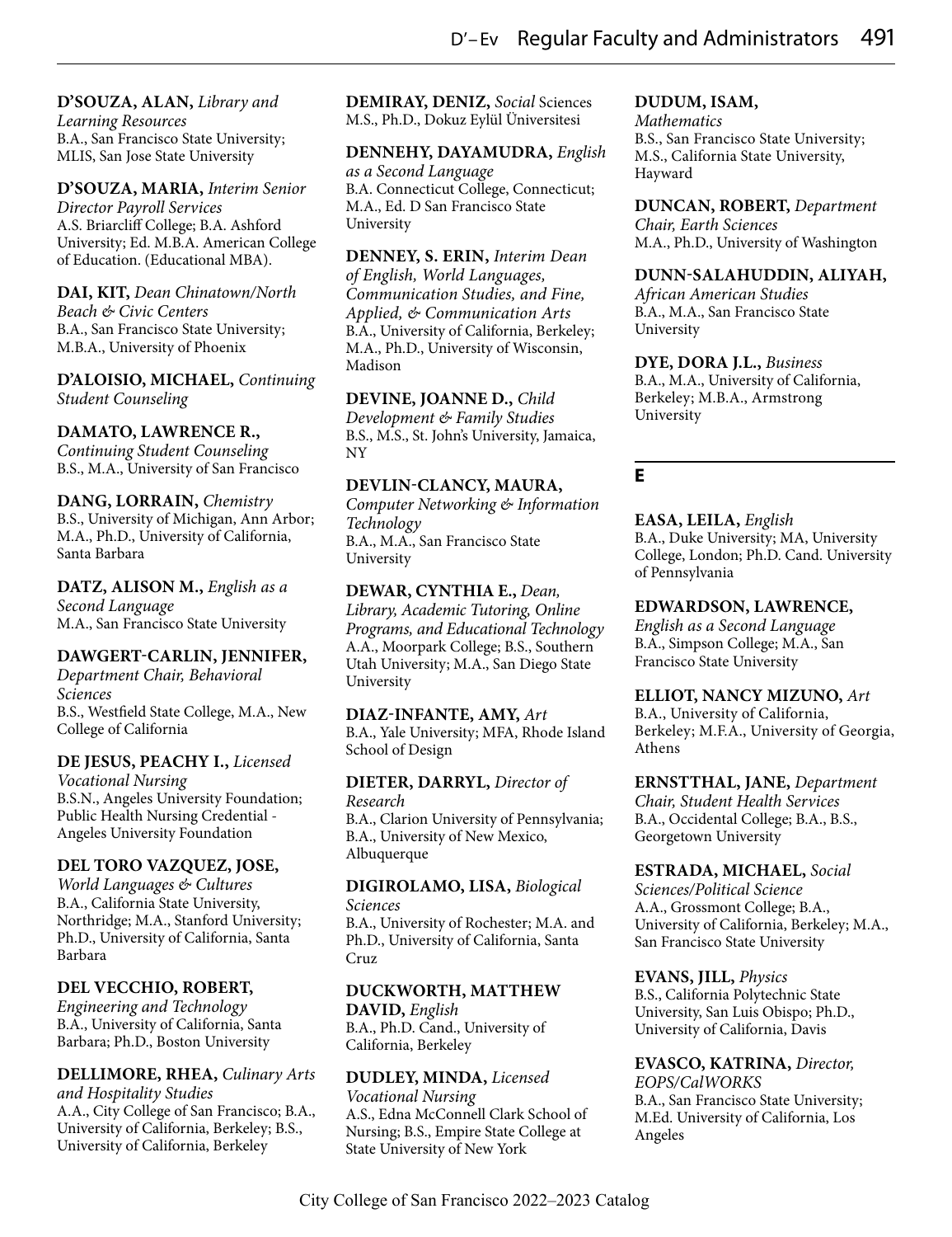# **F**

#### **FA, ANGELINA,** *Department Chair,*

*Asian American Studies* B.A., Brown University; M.A., Brown University; Ph.D., UC Berkeley

#### **FAILES-CARPENTER, ADELE,**

*Women's Studies* B.A., California Institute of Integral Studies; M.A. California Institute of Integral Studies

#### **FARNBACH, INGRID,** *English as a*

*Second Language* B.A., University of Pennsylvania; M.A., San Francisco State University

# **FAUSTINO-PULLIAM, VIVIAN,**

*Business* B.A., University of Santo Tomas; MB.A., Ateneo de Manila University

# **FAUSTO, ALICIA,** *New Student*

*Counseling* A.S. Los Medanos College; B.S. University of California, Berkeley; M.S., San Francisco State University

# **FELICIANO, ANTHONY,** *Physical Education & Dance*

M.A., Saint Mary's College of California

# **FELIU, VERÓNICA E.,** *World*

*Languages & Cultures* B.A., Universidad de Chile; Ph.D., Duke University

#### **FERMAN, NIXORA,** *New Student Counseling* M.S., California State University, Long Beach

#### **FERREIRA DA SILVA, CLAUDIA,**

*Computer Networking & Information Technology* B.S. Centro Federal de Educacao Tecnologica, Brazil; M.A. University of Phoenix,

## **FIANDACA, ANASTASIA,** *Latino*

*Services Network* B.A., California State University, Fullerton; M.S., San Francisco State University

**FONG, CYNTHIA,** *Child Development & Family Studies* B.A., M.A., San Francisco State University

#### **FONG, RAYMOND H.,**

*Chemistry* B.S., University of Southern California; Ph.D., University of California, Los Angeles

## **FONTANELLA, ANN,** *English as a*

*Second Language* B.A., M.A., San Francisco State University

#### **FORD-MCCORMICK, BOBBIE,**

*Assistant Director of Financial Aide* B.S. University of Phoenix

# **FOREMAN, JOYCE,** *Disabled*

*Students Programs and Services* B.A., M.S., San Francisco State University

#### **FRANCISCO, CHRISTINE T.,**

*English as a Second Language* B.A., California State University Long Beach; M.A., San Francisco State University

#### **FRANKEL, MAGGIE,** *Library and Learning Resources* B.A., San Francisco State University; MLIS, San Jose State University

**FREEDMAN, BETH,** *Department Chair, Health Education* B.A., University of Florida, Gainesville; M.P.H. University of California, Berkeley

#### **FREI, KATE,** *English as a Second Language* B.A., University of Cincinnati; CERT, College Of The Redwoods;

**FUCHS, EKATERINA,** *Department Chair, Mathematics* B.A., University of California, Berkeley; M.A., Pennsylvania State University

**FUNG, ALLEN,** *Business* M.A., San Francisco State University

# **G**

**GAINES, TANAKA,** *Business* B.S., Fresno State University; M.A., San Francisco State University

**GALLAGHER, PATRICIA,** *English as a Second Language* M.A., San Francisco State University

#### **GALVEZ, OLGA,** *Department*

*Chair, Disabled Students program and Services* AA, City College San Francisco; B.A., CSU, Northridge; MA, CSU, San Francisco

**GARCIA, ADRIANA,** *New Student Counseling* B.A., M.A., San Jose State University

#### **GARCIA, ANA,** *World Languages & Cultures* B.A., University of California, Berkeley;

M.A., San Francisco State University

#### **GARCIA, MAURO,** *Library and*

*Learning Resources* B.A., University of California, Santa Cruz; MLIS, San Jose State University

## **GARCIA-DENSON, DIANA,**

*Department Chair, World Languages & Cultures* B.A., University of California, Davis; M.A., Boston University

#### **GELERA, DON GERMANI,**

*International Student Counseling* B.S., M.S., San Francisco State University

**GENTRY, ERIKA,** *Photography* B.A., University of Oregon; M.F.A., Rochester Institute of Technology

**GLENN, TORREY,** *Chemistry* B.S., M.S., University of California, Santa Cruz

**GLINIEWICZ, DAVID,** *Radiation Oncology Technology* AA, City College San Francisco

**GONZALES, JUAN A.,** *Department Chair, Journalism* A.A., San Joaquin Delta; B.A., San Francisco State University; M.A., Stanford University

#### **GOOD, ZEHRA TULIN,** *English as a Second Language* B.A., Hacettepe University, Turkey; M.A., Istanbul, Turkey

**GOODMAN, JUDY,** *Disabled Students Programs and Services* B.FA., University of Wisconsin; M.A., Emerson College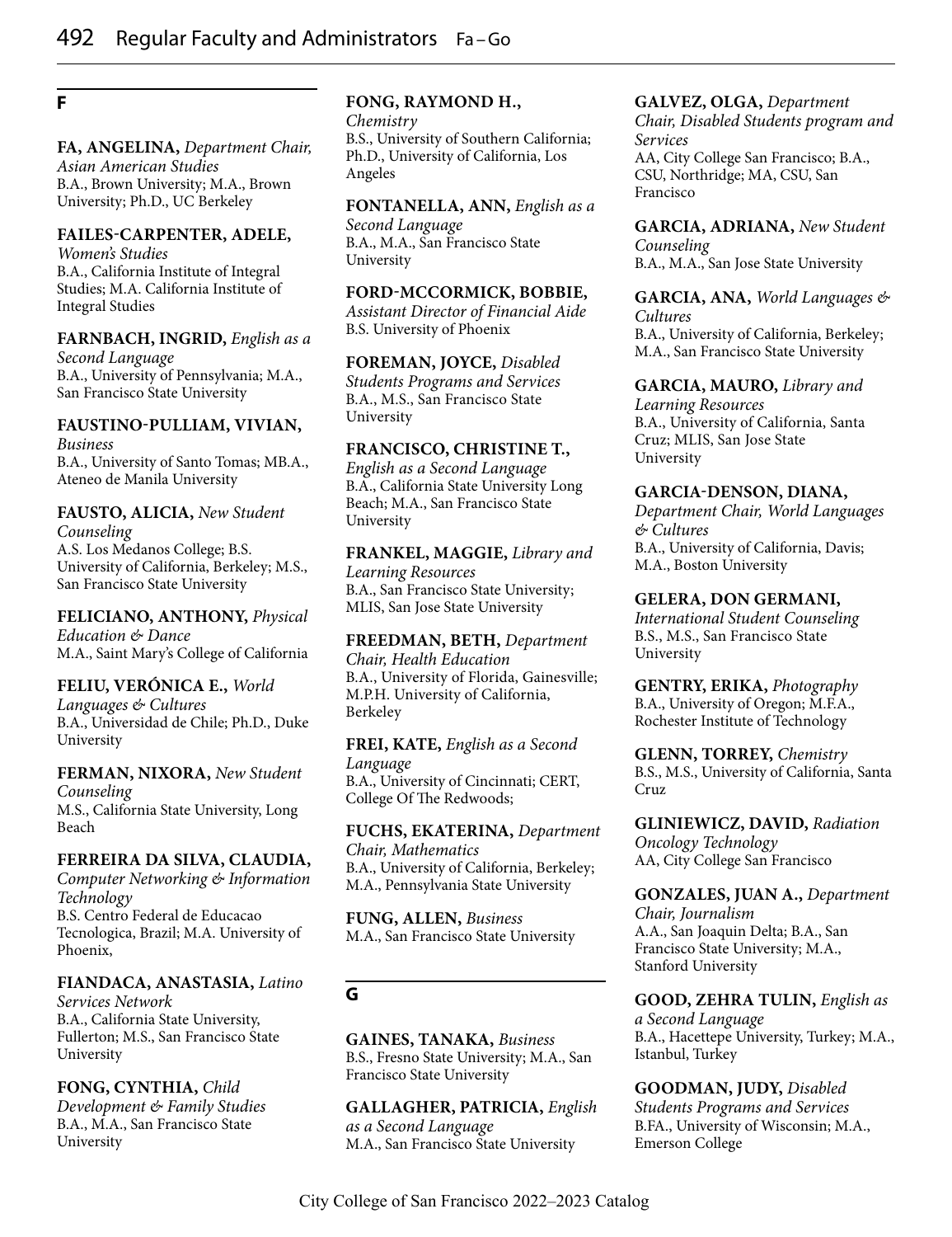# **GOODMAN, MARILYN,** *Business*

B.S., University of California, Berkeley; M.B.A., University of San Francisco

## **GORTHY, MICHELLE K.,**

*Communication Studies* B.A., California State University, Hayward; M.A., San Francisco State University

#### **GOUGOUTAS, ANNE**

**KATHERINE,** *Transitional Studies* B.A., Reed College; M.A., San Francisco State University

#### **GRABER, MARY,** *Physical*

*Education & Dance* B.S., Trinity University; M.S., California State University, Hayward

**GRANDITS, FRANK,** *English as a Second Language* M.A., State University of New York

**GREEN, ERIK,** *English* B.A., Michigan; MA, University Of California-Santa Cruz

#### **GREENBERG, MICHAEL,**

*Mathematics* B.A., New York University; M.S., Brown University

**GREGER, CHRISTOPHER,** *English* B.A., University of California, Berkeley; M.A., Ph.D., New York University

#### **GRIFFITHS, ROBERT,** *English as a*

*Second Language* B.A., University of California, Davis; M.A., TEFL, San Francisco State University

#### **GUEYE, SOULEYMANE,** *Social*

*Sciences/Economics* B.A., University of Dakar M.A., Ph.D., University of Paris, Sorbonne

# **GUMINA, JOSEPH P.,** *Automotive/ Motorcycles/Construction & Building Maintenance*

A.A., Diablo Valley College

# **H**

**HALPIN, JOHN,** *Associate Dean, Workforce Development* B.A., Boston College; M.S.W., University of California, Berkeley

#### **HAMILTON, SHAWNA,** *English as*

*a Second Language* B.A., University of Connecticut; M.A., Macquarie University

## **HAMMERICH, KEITH C.,**

*Department Chair, Culinary Arts and Hospitality Studies* A.A., Skyline College

#### **HANSEN, BREANA,**

*Interdisciplinary Studies* B.A., California State University, Fullerton; B.A., University Of San Francisco

#### **HANSON, EDWARD SIMON,**

*Biological Sciences* B.A., B.S., University of California, Santa Barbara; Ph.D., University of California, San Francisco

## **HARRINGTON, TIMOTHY,**

*Visual Media Design* B.A., California Polytechnic State University, Pomona; B.A., M.F.A., Savannah College of Art And Design

**HARRISON, LISA,** *Behavioral Sciences/Psychology* B.S., Santa Clara University; M.A., Psy.D., California School of Professional Psychology

#### **HARRISON, MARGARET A.,**

*Department Chair, Women and Gender Studies* B.A., Stanford University; M.A., San Francisco State University

#### **HARTMAN, CATHERINE,** *English*

*as a Second Language* B.A., M.A., San Francisco State University

## **HAYES, JAMIE MIYE,** *Physical*

*Education & Dance* B.A., San Francisco State University; B.A., M.A., Saint Mary's College

**HECTOR, GINA,** *Business* B.A., Prairie View A&M University; M.B.A., University of San Francisco

**HELMY, ANNA-LISA,** *English as a Second Language* B.S., California Polytechnic State University, San Luis Obispo; M.A., American University In Cairo

## **HENDERSON-BROWN, TESSA,**

*Interim Dean of Equity and Student Success* A.A., City College of San Francisco; B.A., M.S., San Francisco State University

**HERRIFORD, OLIVIA,** *Program Manager of Information Security Analyst and Apprenticeship* B.S. Northrop University; M.B.A., University of Phoenix; D.M. University of Phoenix

**HESS, DARREL,** *Earth Sciences* B.A., University of California, Berkeley; M.A., University of California, Los Angeles

**HILL, KYLE,** *English* B.A., M.A., San Francisco State University

**HILLAN, JOHN M.,** *Environmental Horticulture & Floristry* B.S., M.Ed., University of California, Davis

**HO, JOHN,** *Multicultural Retention Services* A.A., City College of San Francisco B.S., California State University, Chico M.S., San Francisco State University

**HODGSON, MARK,** *Culinary Arts and Hospitality Studies* B.A. University of California, Berkeley, M.A. Columbia University

**HOM, CALVIN W.,** *Biological Sciences* B.A., University of California; M.A., San Jose State University; M.A.; Stanford University

**HOMER, SUZANNE,** *Social Sciences/Political Science* B.A., University of California, Berkeley; M.A., San Francisco State University; J.D., University of California, Berkeley

**HONG, BO,** *Automotive/ Motorcycles/Construction & Building Maintenance*

**HONG, JENNIFER,** *Licensed Vocational Nursing* B.S., San Francisco State University

**HOVHANNES, ARMENUHI,** *English as a Second Language* B.A., M.A., San Francisco State University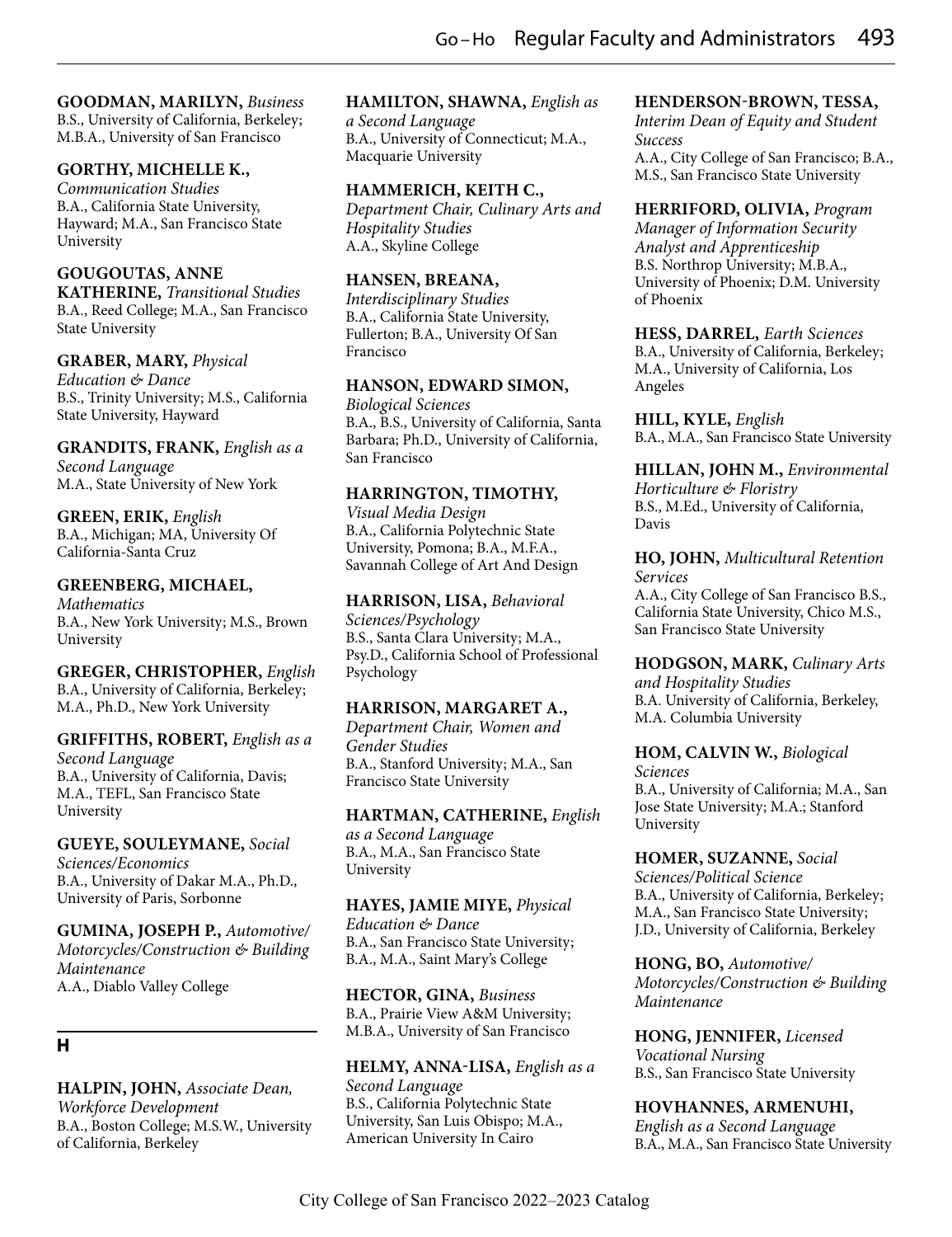**HU, THOMAS,** *Mathematics* B.A., University of California, Berkeley; M.A., University of California, Los Angeles

## **HUANG, AMILY,**

*Architecture* B.A., University of California, Berkeley; M.Arch., Columbia University

#### **HUANG, JOANNE X.,** *New Student Counseling* B.A., University of California, Davis;

M.S., San Francisco State University

#### **HUDSON, MARGARET,** *Dean*

*Enrollment Management & Outreach Partnerships* B.A., University of California, Berkeley; M.A., Harvard University Graduate School of Education

# **HUOT, BOPHANY,** *English as a*

*Second Language* B.A., Rhodes College; M.A., School of International Training

#### **HURT, MAI,** *Chemistry*

B.S., University of California, Berkeley; Ph.D., University of California, Santa Cruz

**HUYNH, LOAN,** *APASS* B.A., M.S., San Francisco State

# **I**

University

## **INOMATA, KIMIYOSHI,** *World*

*Languages & Cultures* B.A., M.A., Tokyo University of Foreign Studies; Ed.D., University of San Francisco

**IRVINE, JENNIFER,** *English as a Second Language* B.A., University of California, Davis; M.A., San Francisco State University

## **IRWIN, ROBERT CIRELLI,** *English*

*as a Second Language* B.A., M.A., San Francisco State University

**ISLES, JOHN A.,** *English* B.S., State University of New York at Stony Brook; M.F.A., University of Iowa

# **J**

## **JENKINS, LIDIA,** *Senior Director, Human Resources*

A.A., City College of San Francisco; B.A., Golden Gate University; M.A., San Jose State University

#### **JOHNSEN, JILL,** *Physics* B.S., California Polytechnic State University, San Luis Obispo; Ph.D. University of California, Davis

**JOHNSON, CHRISTOPHER J.,** *Culinary Arts and Hospitality Studies* B.A., Stanford University

# **JOHNSON, DANIEL P.,** *Business*

B.S., University of California, Los Angeles; M.B.A., University of Michigan; C.P.A., State of California

# **JOHNSON, LISA,** *English as a*

*Second Language* B.A., Saint Olas College; M.A., University of Northern Iowa

# **JOHNSON, SAMUEL,** *Computer*

*Science* B.S., University of Hartford; M.S. Ohio State University

#### **JOHNSON, STEPHAN F.,** *Social Sciences/Philosophy* A.B., University of California, Berkeley;

M.A., San Francisco State University; Ph.D., University of Wisconsin, Madison

#### **JOHNSTON, DENAH,** *Department Chair, Cinema*

B.F.A., Ohio University; M.F.A., San Francisco Art Institute; Ph.D., European Graduate School

#### **JONES, TAMIKA,** *Computer Networking & Information Technology* Jung, Paula, New Student Counseling B.A., B.S., University of California, Berkeley; M.A., Santa Clara University

# **K**

#### **KAEUPER, EDIE,** *Dean, John Adams Center & Schools of Health, PE, & Social Services* B.A., University of California, Berkeley; Ph.D., University of California, Davis

#### **KAMATANI, PAMELA,** *Music* B.M., M.A., San Francisco State

University; Ph.D., University of California, Berkeley

# **KAO, LANCELOT,** *Department*

*Chair, Astronomy* A.B., University of California, Berkeley; M.S., Ph.D., University of Chicago

# **KAPLAN, ALEXANDRA T.,** *New*

*Student Counseling* B.A., Stanford University; M.S. San Francisco State University

## **KAPPRA, RICHARD,** *English as a*

*Second Language* B.F.A., Philadelphia College of Art; M.Ed., Temple University

## **KAUFMYN, WENDY S.,**

*Engineering and Technology* B.S.M.E., University of Michigan, Ann Arbor; M.S.M.E., University of California, Berkeley

#### **KEARSLEY, JEANNE,** *English as a Second Language*

B.A., Colby College; M.A., School of International Training

#### **KEAST, DARREN,** *English* B.A., Stanford University; M.A., San

Francisco State University

## **KEENAN, KIMBERLY,** *Social*

*Sciences/Political Science* B.A., University of California, Berkeley; M.A., San Francisco State University; J.D., Pepperdine School of Law

#### **KENNEDY, THOMAS,** *English as a Second Language* B.A., St. John's College; M.A., San Francisco State University

# **KIENZLE, JENNIFER,** *Associate*

*Dean Online Learning* A.A., Moorpark College; B.A., California State University, Northridge; M.A., San Francisco State University; Ph.D., University of Nebraska-Lincoln

## **KILLIKELLY, TIMOTHY,** *Social*

*Sciences/Political Science* B.A., City University of New York; Queens College; Ph.D., City University of New York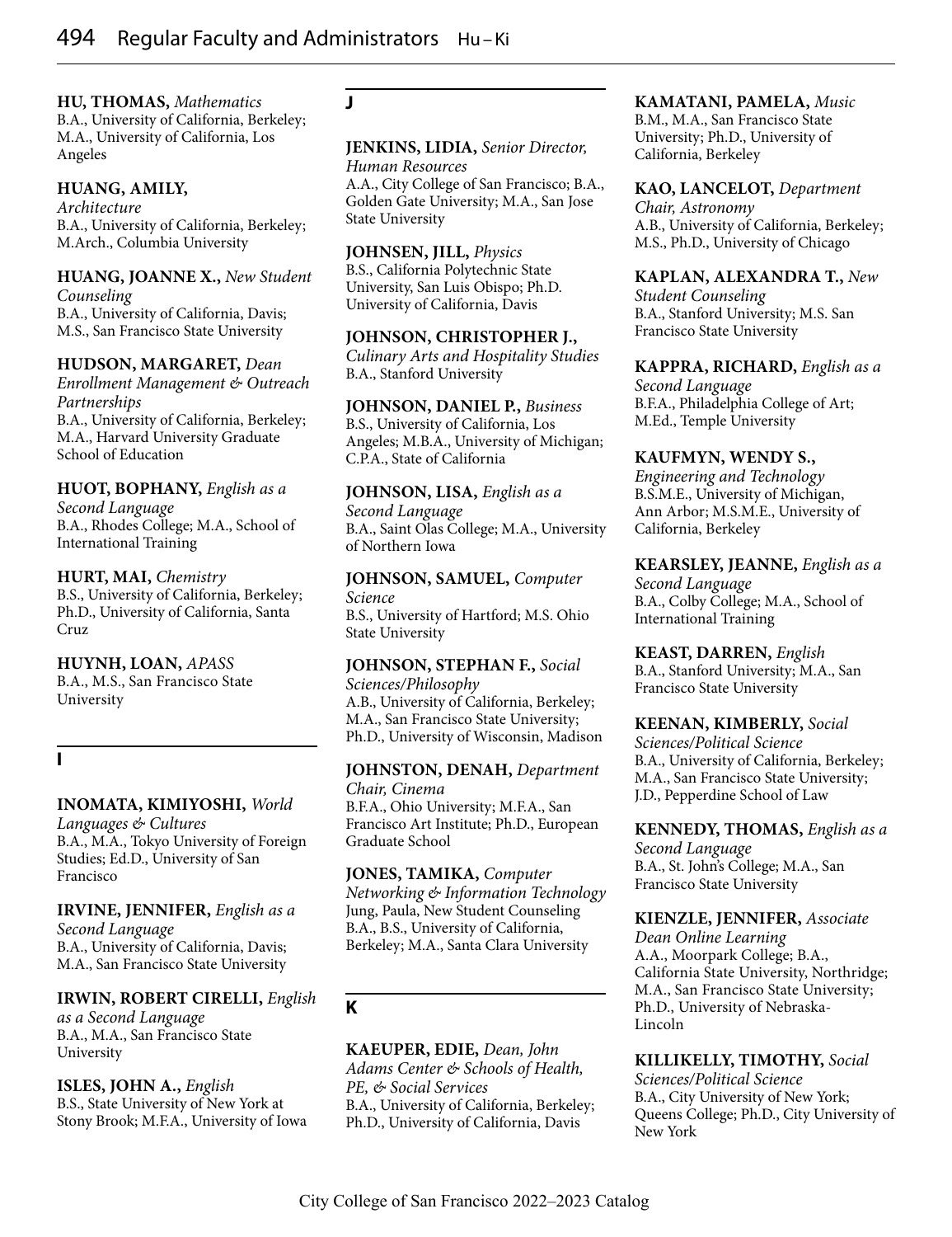**KIM, SEAN,** *English*

B.A., University of California, Santa Cruz; B.A., M.A., San Diego State University

## **KING ARYE, FELICIA A.,**

*Department Chair, Student Health Services* B.A., University of California, Santa Barbara; M.S.W., University of Kansas

**KING, ANDREW HENRY,** *English* B.A., M.A., San Francisco State University

**KING, ELIZABETH,** *English* B.A., University of Michigan; M.A., San Francisco State University

**KING, ROGER,** *Physics* B.S., University of Arizona; Ph.D., University of California, Davis

# **KING, WILLIAM CHARLES,**

*Mathematics* B.S., University of Colorado; M.A., University of Illinois

**KINNEY, MEGAN,** *Library and Learning Resources* B.A., Eugene Lang College; M.S., San Jose State University

**KINSBOURNE, DAVID,** *Health Care Technology* BA, New York

**KITCHIN, DEBORAH,** *Business*

B.A., Golden Gate University; M.A., San Francisco State University; Ed.D., University of San Francisco

**KLEINMAN, CRAIG I.,** *English* B.A., Buffalo State College; M.A., San Diego State University; Ph.D., University of Rhode Island

## **KOLBER, JESSE,** *Behavioral*

*Sciences/Sociology* B.A., M.A., San Francisco State University

**KUDSI, OMAR SAMI,** *Communication Studies* B.A., M.A., University of California, Santa Barbara

**KUMAR, SHRIDEVI,** *Physics* B.S., Physics, University of Mumbai; M.S., Physics, M.S., Physics, San Francisco State University

#### **KURPINSKY, ANNEMARIE,** *Child*

*Development & Family Studies* B.A., University of San Francisco; M.A., San Francisco State University

**L**

# **LABAGH, JUSTIN,** *Department*

*Chair, Physical Education & Dance* B.A., University of California, Berkeley; M.A., United States Sports Academy

**LABRECQUE, DANA,** *Department Chair Broadcast Electronic Media Arts* B.A., University of California, Berkeley

**LAM, MARIAN,** *Assistant Director, Capital Projects (Interim)* B.A.,University of California, Berkeley

**LAM, ZACHARY,** *Assistant Director, Strong Workforce Program* B.A., University of Puget Sound; MA, Stanford University

**LAMHA, CARMEN,** *Strong Workforce Program* B.S., Universidade Federal de Juiz de Fora, Brazil; M.A., Instructional Technologies, San Francisco State University

**LANGMO, TORE,** *English* B.A., University of Oregon; M.A., San Francisco State University

**LANSANG, JEAN,** *Department Chair, Licensed Vocational Nursing* B.S.N., Lyceum of Batangas, Phils; M.A.N., University of Philippines

**LASS, BARBARA,** *Behavioral Sciences/Anthropology* B.A., University of South Dakota M.A. and Ph.D., University of Minnesota

**LAU, DEREK J.,** *Physical Education & Dance* M.A., Saint Mary's College

**LAU, PENNIE,** *English as a Second Language* B.A., University of California, Davis; M.A., San Francisco State University

## **LAU, SCOTT B.,** *Extended*

*Opportunity Programs and Services* B.A., University of California, Berkeley; M.S., California State University, East Bay

**LAU, SHUK-HAN,** *Business* B.A., Golden Gate University; M.P.A., Golden Gate University

**LAUGHLIN, SEAN,** *Physical Education & Dance* B.A., University of San Francisco; M.A., St. Mary's College

**LAURITZEN, DEAN,** *Biological Sciences* B.S., University of California, Davis; Ph.D., University of California, Los Angeles

**LAW, SUK FUN,** *English as a Second Language* B.A., California; B.A., Hawaii; B.A., Hawaii

**LAWLESS STEELE, NATHANIEL,** *Department Chair, Communication Studies* B.A., M.A., San Francisco State University

**LAWLOR, AMY S.,** *English* B.A., University of California, Santa Barbara; B.A., M.A., San Francisco State University

**LEBER, LORRAINE,** *Department Chair, Visual Media Design* B.A., San Francisco State University

**LEE, ALEXANDER,** *EOPS/CARES* B.A., University of California, Santa Cruz; M.S., San Francisco State University

**LEE, DACK K.,** *Physics* B.A., San Francisco State University; M.A., University of California, Berkeley

**LEE, KENNETH SK.,** *English as a Second Language* B.A., San Francisco State University; M.A.L., Australia

**LEE, QUINCI,** *New Student Counseling* A.A., City College of San Francisco; B.A., University of California, Davis; M.S., San Francisco State University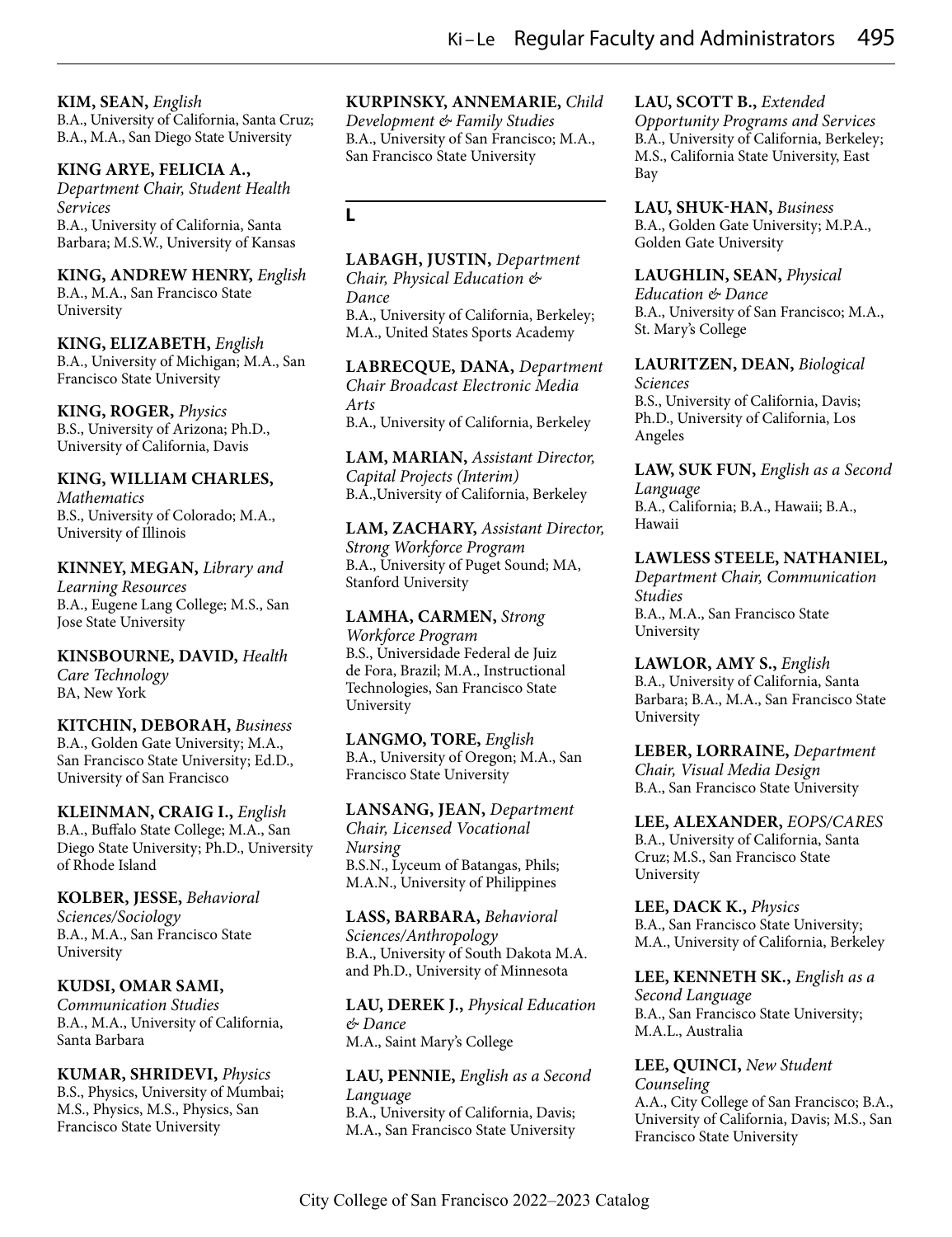**LEE, THEODORE,** *Mathematics* A.B., University of California, Berkeley; M.A., University of California, Los Angeles

**LEGASPI, ERLINDA,** *English* A.B., University of California, Berkeley; M.A., San Francisco State University

**LEMLEY, JAMIEL,** *Business* B.A., St. Mary's College, Moraga

**LEONE, ANDREW,** *Art* B.A., San Francisco State University; M.F.A., San Jose State University

**LEONG, JOEL,** *Registered Nursing* B.S. Unversity of California, San Diego; M.S. N., University of California, San

Francisco

**LEUNG, BRUCE K.T.,** *Business* B.S., University of California, Berkeley; M.S., Golden Gate University

**LEVIN, STEPHANIE I.,** *English as a Second Language* B.A., San Diego State University

**LEVINSON, JENNIFER,** *English* B.A., M.A., San Francisco State University

**LEWIS, CHRISTA,** *English as a Second Language* B.A., Mills College, Oakland; M.A., University of San Francisco

#### **LEWIS, JAMES BENNETT,**

*Engineering and Technology* B.A., Reed College; M.A., University of California, Santa Cruz

**LEYTON, ALEXANDRIA R.,** *English* B.A., M.A., San Francisco State University

#### **LIAN, XUE-GUANG,** *Asian*  Studies

B.A., Dalian University of Foreign Language, China; M.A., Pacific University, Fresno; M.A., California State University, Fresno

**LIANG, MANDY,** *Dean, Student Success* 

B.A., University of California, Davis; M.S., San Francisco State University; Ed.D., Capella University

# **LIANG, YI,** *Library and Learning Resources*

B.A., MLIS, Wuhan University, China; MLIS, University of Wisconsin, Milwaukee

**LIM, BENEDICT,** *Music* B.A., Towson State University; M.A., University of Maryland

**LIN, CARINA,** *New Student Counseling* B.S., Oregon State University; M.S., California State University, Northridge

**LIN, GEORGE,** *Department Chair, Architecture* B.A., University of California, Berkeley; M.A., Massachusetts Institute of Technology

**LISKER, DAVID,** *English as a Second Language* B.A., San Francisco State University; M.A., University of California, Berkeley

**LISS, JEFFREY D.,** *English* B.A., M.A., Yale University

**LITZKY, ALEXIS,** *Interim Chief of Staff*  A.A. Santa Rosa Junior College, B.A., M.A., San Francisco State University

**LIU, HSIN-YUN,** *World Languages & Cultures*

B.A., National Taiwan University; M.A., University of Cologne; Ph.D., University of Cologne

**LIU, MAIDA,** *APASS* B.S., San Francisco State University; M.A., San Jose State University

**LIU, MONIKA,** *Associate Dean and Senior Registrar, Admissions and Records* A.A., City College of San Francisco; B.S., San Francisco State University; M.B.A., University of Phoenix;

**LIU, RENEE,** *Mathematics* B.S., University of Hawaii; M.A., University of California, Berkeley

**LIU, YING,** *Biological Sciences* B.S., Nankai University; M.S., University of South Carolina, Columbia; Ph.D., University of Texas

## **LOCKMAN, KENDRA,**

*Mathematics* B.A., M.A., University of Montana

**LOFTHOUSE, ERIN,** *English as a Second Language* B.A., M.A., San Francisco State University

**LÓPEZ, VINICIO,** *Dean, School of ESL, International Education, Transitional Studies, and Mission Center* B.A., University of California, San Diego; M.A., University of Phoenix; Ed.D., Pepperdine University

**LOUIE, MARGARET,** *Behavioral* 

*Sciences/Psychology* A.S. City College of San Francisco, B.A., San Francisco State University, Ph.D., California School of Professional Psychology

## **LOVADINO CROCOMO, CARLA,**

*English as a Second Language* M.A., San Francisco State University

**LOW, MATTHEW,** *Mathematics* B.S., University of California, Berkeley; M.A., University of California, Davis

**LUCARELLI, ADAM L. JR.,**

*Physical Education & Dance* B.A., M.S., California State University, Hayward

**LUM, LILY YUEN,** *Mathematics* B.S., University of California, Davis; M.A., University of California, Los Angeles

#### **LUTTRELL, MAXIMILIAN,**

*Computer Science* B.A., University of California, Los Angeles; B.A., University of California, Los Angeles

#### **LUZARDO, GUILLERMO,**

*Architecture* B.A., Universidad Metropolitana (VE) - College; B.A., Stanford University; B.A., Venezuela; MS, Stanford University

**LY, GEISCE,** *Dean Downtown Center and School of Business, Fashion, Culinary Arts, Child Development, and Environmental Horticulture/ Floristry*

B.A., University of California, Irvine; M.Ed., Pennsylvania State University; Ph.D., University of Michigan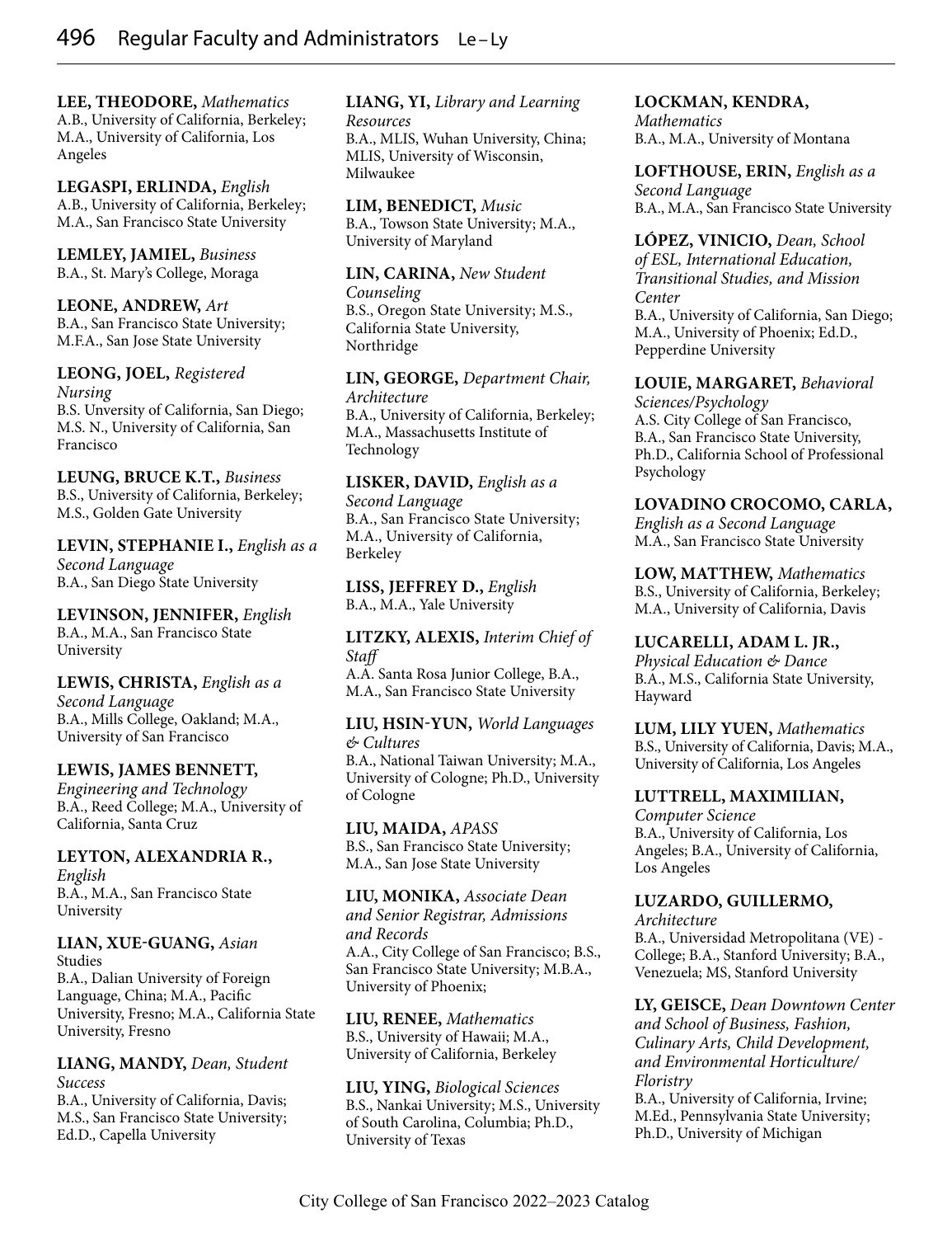#### **LY, JIMMY,** *Continuing Student Counseling*

A.S., City College of San Francisco; B.A., California State University, East Bay; M.A., San Jose State University

#### **LYLES, TANYA E.,** *Aircraft Maintenance*

A.S., College of San Mateo; B.S., San Jose State University; M.S., Bastyr University; Airframe and Powerplant Certificate, F.A.A.

# **LYSTRUP, NOAH,** *Dean of Student*

*Engagement & Wellness*  B.A., University of California, San Diego; M.A., Stanford University

# **M**

#### **MACALE, JAMES R.,** *Financial Aid Office*

A.A., City College of San Francisco; B.A., California State University, Long Beach; M.S., San Francisco State University

## **MACANDREW, ANN,** *English as a*

*Second Language* B.A., M.A., San Francisco State University

## **MACK, IMELDA (AMY),** *New*

*Student Counseling* A.S., City College of San Francisco; B.A., M.S., San Francisco State University

#### **MAFUAHINGANO-MULI,**

**LOSALINE,** *Retention Program* M.A., San Francisco State University

**MALE, JEANETTE,** *Physical Education & Dance* M.F.A., Mills College

## **MARQUEZ, KATHLEEN,**

*Continuing Student Counseling* A.A., City College of San Francisco; B.A., M.A., San Francisco State University

## **MARQUEZ, MICHELLE,** *Senior*

*Director, Human Resources* B.A., California State University, Fresno; M.B.A., University of Phoenix; Ph.D. Grand Canyon University

#### **MARRUJO-DUCK, LILLIAN,** *Social Sciences/History*

B.A., M.A., San Jose State University

#### **MARTIN, DAVID J.,** *Chancellor* A.S. American River Community College; B.S. California State University,

San Bernardino; M.B.A. California State University, East Bay; Ed.D. Drexel University

# **MARTIN, MOLLY (MO),**

*Mathematics* B.S., M.A., University of Kentucky

## **MARTINEZ, ANTONIO,** *New*

*Student Counseling* A.A., San Joaquin Delta College; B.A., M.A., Sonoma State University

#### **MASTERS, JESSICA LYNN,**

*Computer Science* B.S., Colgate University; M.S., Ph.D., University of California at Santa Cruz

# **MATA, CINDY M.,** *Extended*

*Opportunity Programs and*  Services B.A., Stanislaus State University; M.A., San Francisco State University

# **MATSUMURA, MIKIKO,** *World*

*Languages & Cultures* B.A., M.A., San Francisco State University

# **MAULEON-SANTANA, REBECA,** *Music*

A.A., City College of San Francisco; B.A., M.A., Mills College, Oakland, CA

#### **MAXIMO, ARCADIA,** *Automotive/ Motorcycles/Construction & Building Maintenance* B.A., College Of Notre Dame

**MAYERS, STEVEN R.,** *English* B.A., University of Oregon; M.A., San Francisco State University; Ed.D., University of San Francisco

#### **MAYORGA, SUSANA M.,** *Latino Services Network* A.A., College of San Mateo; B.A., University of California, Berkeley; M.Ed., University of California, Los Angeles

**MAZE, GHISLAINE M.,** *English* B.A., M.A., Stanford University

#### **MBOLO, BILLINGTON,** *Transitional Studies* B.A., United States International University, San Diego; M.A., California State University, Long Beach

# **MCATEER, ROBERT,** *Department*

*Chair, Photography* A.S., Cecil Community College; B.A., Allentown College; M.F.A., University of Delaware

#### **MCCARTHY, MONICA,** *General Counseling* A.A., City College of San Francisco; B.A., M.S., San Francisco State University

## **MCCORMACK, IRENE,** *Licensed*

*Vocational Nursing* R.N., A.S., City College of San Francisco; B.A., New College of California

## **MCCORMICK, CHANTE A.,**

*English* B.A., University of La Verne; M.A., Mills College

**MCGRIFF, ILONA,** *Senior Director, Grants* M.P.A., City University of New York

# **MCKENZIE, MICHELE,** *Library and Learning Resources*

B.S., City University of New York; MLI S, San Jose State University

## **MCLANAHAN, AMY D.,**

*Mathematics* B.S., University of Massachusetts, Amherst; M.A., University of California, Santa Barbara

# **MCNICHOL, JULITA,** *Transitional Studies*

B.A., Universidad Complutense, Spain; M.A., San Francisco State University

**MCNICHOL, THOMAS,** *English as a Second Language* B.A., Bucknell University; M.A., San Francisco State University

**MEAGHER, CAROLE,** *Business* B.A., University of California, Berkeley; M.B.A., Santa Clara University; Ed. D., University of San Francisco

**MENENDEZ, THOMAS,** *Social Sciences/Economics* B.A., Rutgers University; M.A., San Francisco State University

#### **MERY, PAMELA M.,** *Senior Director, Institutional Effectiveness* B.A., Haverford College; M.A., Bryn Mawr College; Ed.D., San Francisco State University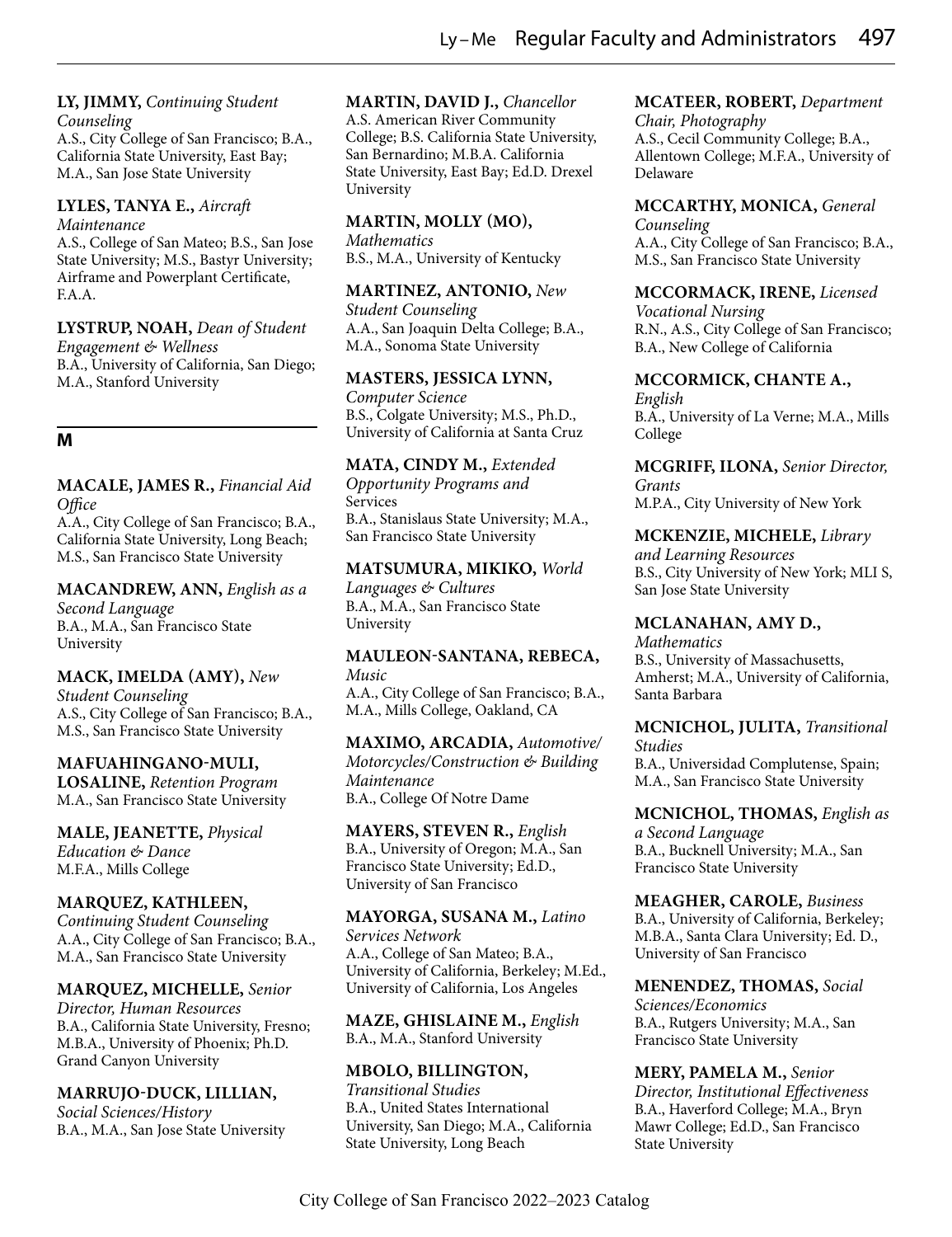**MESSER, ALISA,** *English* B.A., Mills College; M.A., State University of New York, Buffalo

# **MIJATOVIC, KATARINA,** *English*

*as a Second Language* B.A., M.A., San Francisco State University

#### **MILES, AMY E.,** *English*

B.A., California Polytechnic, San Luis Obispo; M.A., San Francisco State University

**MILLER, PATRICIA,** *Theatre Arts* B.A., Manchester University; MFA, University of California, Davis

**MILLER, WENDY L.,** *Associate Dean AEP/CTE Pathways* B.A., University of Michigan; M.Ed. Concordia University, Portland

**MIRAGLIA, SHERI,** *Biological Sciences* B.A., California State University, Fullerton; Ph.D., University of California, Irvine

# **MOHAMMADZADEH, SONNY,** *Mathematics*

B.S., Ph.D., University of California, Davis

**MOJICA, JAY,** *English as a Second Language* B.A., M.A., San Francisco State University

**MOJICA, MARCO A.,** *Latin American & Latino Studies* B.A., SF State University; M.A.I.A., Ohio University

## **MOORE, FREDERICK LEE,**

*Chemistry* B.A., University of California, Berkeley; Ph.D., University of California, San Francisco

# **MORENO, EDWARD W.,** *Social*

*Sciences/History* B.A, University of California, Los Angeles; M.A., San Francisco State University

**MORGAN, WILLIAM,** *Department* 

*Chair, Diagnostic Medical*  Imaging B.A., University Of North Texas **MOSLEY, WILLIAM,** *Senior Director, Human Resources* B.A., Tuskegee University

#### **MOTAMEDI, ISABELLE,** *World*

*Languages & Cultures* M.A., Universite Stendhal, Grenoble;M.A., Universite Jean Moulin Lyon 3

**MUELLER, KEITH,** *Department* 

*Chair, Engineering and Technology* A.S., City College of San Francisco; B.S., M.S., M.B.A., University of California, Davis

#### **MUELLER, MADELINE N.,**

*Department Chair, Music* A.A., Bakersfield College; B.A., University of California, Berkeley; M.A., San Francisco State University

**MULLEN, DENNIS,** *Business* B.A., University of California, Berkeley; B.A., San Jose State University; M.B.A., University of California, Berkeley; CPA - State of California

**MULLER, LAUREN S.,** *Department Chair, Interdisciplinary Studies* B.A., University of North Carolina, Chapel Hill; M.A., Middlebury College; A.B.D., University of California, Berkeley

**MUN, VIVIEN C.,** *Disabled Students Programs and Services* B.Ed., University of Malaya, Malaysia; M.A., San Francisco State University

**MURRAY, EDWARD,** *English as a Second Language* B.A., M.A., San Francisco State University; M.A., California State University, Sacramento

## **N**

**NANJO, JEAN,** *Mathematics* B.A., University of Chicago; M.S., Carnegie Mellon University

**NEEDHAM, MICHAEL,** *Business* B.S., University of Pennsylvania; M.B.A., University of Chicago

#### **NERMON, MICHELLE,**

*Architecture* B.A., University of California, Berkeley

#### **NEWBERRY, WYNN,** *English as a*

*Second Language* B.S., Univeristy of Illinois-Urbana-Champaign; M.A., San Francisco State University

**NGUYEN, SEAN,** *Mathematics* B.A., University of California, Davis; M.A., San Francisco State University

**NICKLISS, ALEXANDRA M.,** *Social Sciences/History* B.A., M.A., San Jose State University; Ph.D., University of California, Davis

**NIM, CINDY,** *Financial Aid Office* B.A., California State University, Hayward; M.S., San Francisco State University

**NIOSI, ANDREA,** *Library and Learning Resources* B.A., The Evergreen State College, Olympia, Washington; MLIS, University of California, Los Angeles

#### **NISHIMURA, ARTHUR,**

*Department Chair, Asian Studies* A.B., University of California, Berkeley; M.A., Ph.D., University of Washington

**NIXON, SHANNON,** *Biological Sciences* B.S., California State University, Long

Beach; M.A., Ph.D., University of California, Riverside

**NOONAN, MAUREEN,** *Registered Nursing* B.S.N., University of San Francisco; M.S., University of California, San Francisco

**NUNEZ, SAL,** *Health Education* B.A., New College of California; M.S., Nova Southeastern University; Ph.D., Capella University

## **NUNLEY, PATRICIA,** *Child*

*Development & Family Studies* B.S., San Francisco State University; M.A., Mills College; Ed.D., Mills College

**NUNO, EDUARDO A.,** *Physical Education & Dance* M.A., Saint Mary's College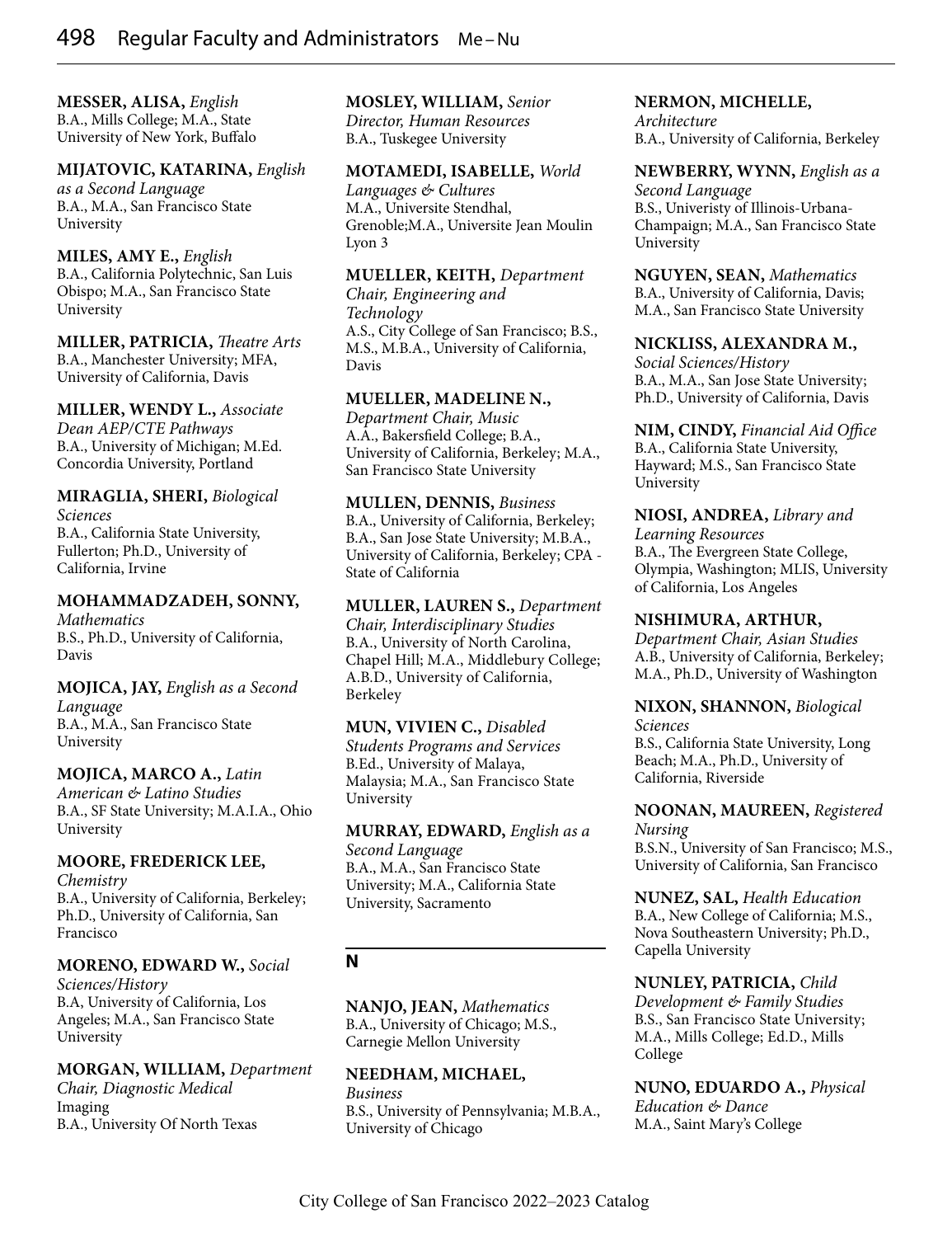# **O**

# **O'CONNELL, DANIEL,** *English as a*

*Second Language* B.A., Western Washington University; M.A., San Francisco State University

#### **O'ROKE, LINDA,** *English as a*

*Second Language* B.A., Humboldt State University;M.A., San Francisco State University

#### **OCHOA OROSS, MICHELE M,**

*Registered Nursing* A.S., City College of San Francisco; B.S., San Francisco State University; M.P.A., California State University, Hayward

#### **OEST, NICOLE,** *Art*

B.A., University of California, Berkeley; M.A., University of Zurich; Ph.D., University of Zurich

#### **OGDEN, AARON,** *Culinary Arts*

*and Hospitality Studies* A.A., City College of San Francisco; Certificate, Culinary Institute of America

#### **O'LEARY, DANIEL,** *Computer Science*

B.A., Claremont Mckenna College; B.S., Univ. Of Southern California; Ph.D. University of California, Santa Cruz

# **OLMOS, CHRISTIAN,** *English*

B.A., University of California, Berkeley; M.A., Mills College

#### **OSOKE, JULIE,** *Student Health Services* M.S., University of California, San Francisco

## **OTIS, MILDRED,** *Interim Senior*

*Director Compliance & Risk Management* B.S. University of Pheonix; M.B.A. University of Pheonix; M.A. Golden Gate University

## **OUSDAHL, TRACY,** *English as a*

*Second Language* B.A., University of Kansas; M.A., San Francisco State University

# **OWENS, WENDY,** *Library and Learning Resources*

B.A., San Francisco State University; MLIS San Jose State University

# **P**

#### **PAGE II, RONALD,**

*Mathematics* B.A. University of California, Berkeley; M.S., California State University, East Bay

**PALACIO, MITCHELL T.,** *Physical Education & Dance*

B.A., San Francisco State University

**PALAITA, DAVID,** *Interdisciplinary Studies*

B.A., University of Washington, Seattle; M.A., Ph.D., University of California, Berkeley

#### **PARATORE, VINCENT,** *Culinary*

*Arts and Hospitality Studies* B.A., San Francisco State University

# **PARENTEAU, MURIEL L.,**

*Disabled Students Programs and Services* B.A., New College of the University of South Florida; M.S., San Francisco State University; M.S.C., New Seminary, New York, New York

**PARR, DAVID,** *Department Chair,* 

*Theatre Arts* B.A., St. Mary's University; M.A., University of Illinois

# **PASCUAL, MONIQUE,** *Director,*

*Apprenticeship & Instructional Services Agreements* B.A., University of San Francisco; MPA., University of Southern California

# **PEIG, ANNETTE,** *Licensed*

*Vocational Nursing* B.S., Dr. Yanga's Colleges Inc, Philippines

#### **PERSIKO, CRAIG,** *Computer*

*Science* B.S., Harvey Mudd College; M.S., New York University, New York

**PETERKOFSKY, NI,** *Mathematics* B.S.Engr., Shanghai College, China; M.S., Ph.D., University of Southern Mississippi

**PETERSON, GEORGE,** *Broadcast Electronic Media Arts* B.A., San Francisco State University

# **PHAM, PHONG D.,** *Physical*

*Education & Dance* B.A., University of California, Davis; B.A., M.A, Saint Mary's College

#### **PIEPER, DAVID,** *Social Sciences/ Economics*

B.A., University of Toronto; M.B.A., University of California, Berkeley; M.A., San Francisco State University

# **POGGE, CRIMA,** *Biological Sciences*

B.A., M.A., Justus-Liebig University of Giessen; M.A., San Francisco State University

## **POTTER, JONATHAN,** *Department Chair, Computer Science*

B.S., M.S., Stanford University

**POTTS, DAVID,** *Social Sciences* Ph.D., University of Illinois, Chicago

# **PRENTICE, JULIAN,** *Library and*

*Learning Resources* B.A. University of California, Berkeley; M.A., California State University, East Bay; M.L.I.S., University of California, Los Angeles

## **PRIESTLEY, CAROLINE,** *English*

*as a Second Language* B.A., University of Exeter; M.Litt., University of Edinburgh; M.A., University of Leicester

#### **PUGH, ROBIN,** *Business* B.A., University of California, Berkeley

## **R**

#### **RAHN, KATRINA,** *Library and Learning Resources* B.A., University of California, Santa Barbara; MLIS, University of California, Los Angeles

**RANDOLPH, ALVIN,** *New Student Counseling* B.A., University of Iowa; M.A., San Francisco State University

#### **RAYZ, ELLEN,** *Associate Vice Chancellor/Chief Technology Officer* B.S., Vinnic'kij Nacional'nij Tehnicnij Universitet (State Politechnical University); M.B.A. San Francisco State University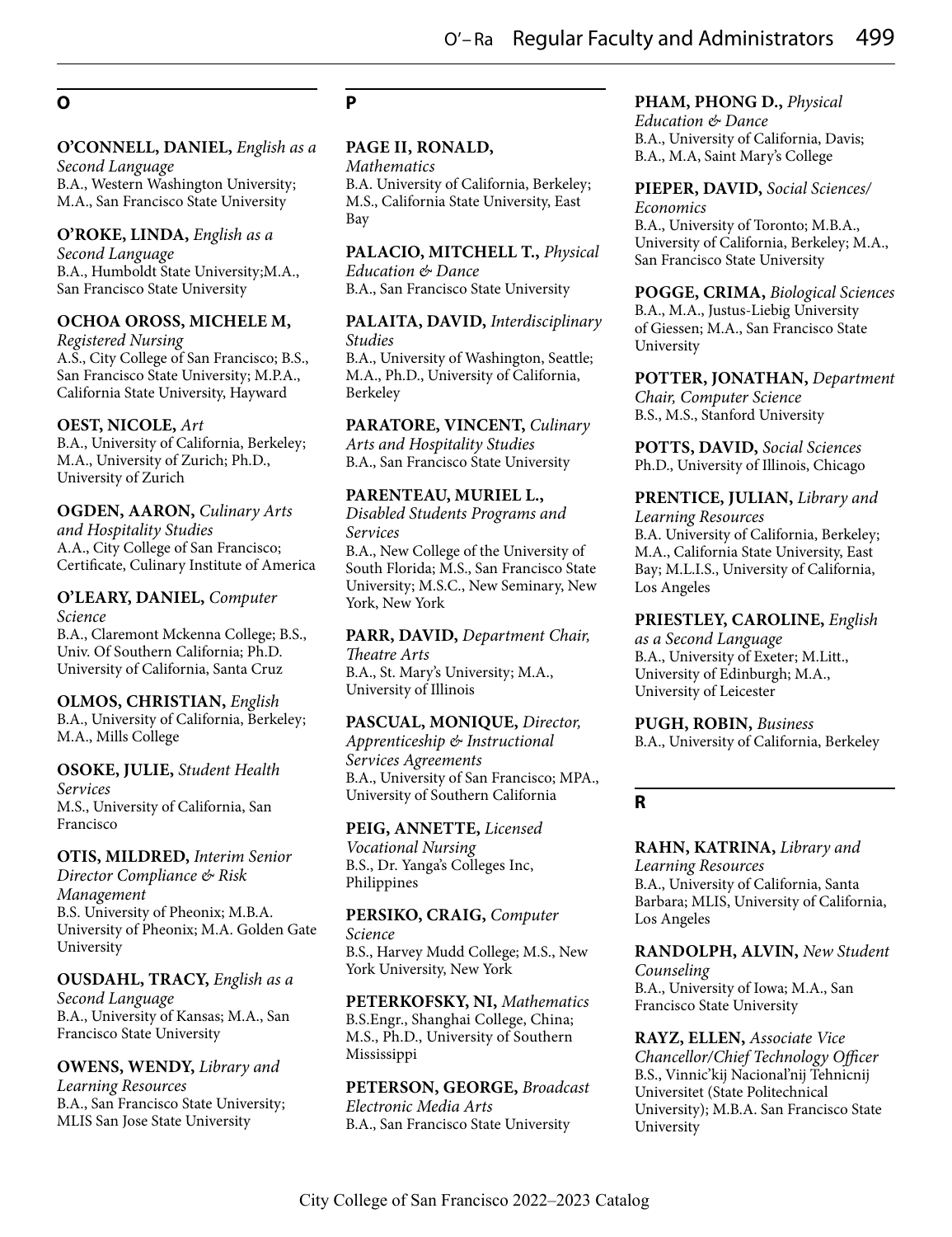**RAZUMOVA, INNA,** *Art* B.F.A., University of California,

Los Angeles; M.F.A., San Jose State University

**REN, TIFFANY,** *Department Chair, Dental Assisting* B.A., University of California, Berkeley

#### **REYES, JOE A.,** *Department Chair, Biological Sciences* B.A., San Jose State University; Ph.D., University of California, Berkeley

**RICHARDSON, RONALD,** *English* B.A., University Of Utah; M.A., San Francisco State University

#### **RIEHLE, ELIZABETH,** *Culinary Arts and Hospitality Studies* B.A. California State Hayward

**RINCON, DORY P.,** *Department Chair, Health Care Technology* A.S., City College of San Francisco; B.A., St. Mary's College; MA, San Francisco State University

**RIORDAN, RICHARD,** *Health Care Technology* B.A., San Jose State University

#### **RIVERA, ADRIANA,** *New Student Counseling*

B.A., San Francisco State University; M.A., San Jose State University

## **ROBERTS, LAURIE,** *English as a*

*Second Language* B.A., Sonoma State University; M.A., San Francisco State University

## **ROBINSON, MARK D.,** *New*

*Student Counseling* A.A., City College of San Francisco; B.A., M.A., Indiana University; Ph.D., The Victorian University of Manchester, United Kingdom

## **ROBISON, STEPHANIE,**

*Department Chair, Art* B.F.A., Marylhurst University, Marylhurst, Oregon; M.F.A., University of Oregon, Eugene, Oregon

## **RODRIGUEZ, DORA,** *Disabled*

*Students Programs and Services* B.A., M.A., San Francisco State University

#### **ROMAN-MURRAY, CARMEN R.,**

*English as a Second Language* B.S., M.A., San Francisco State University; M.A., California State University, Sacramento

**ROMANO, LISA C.,** *Department Chair, New Student Counseling* A.S., City College of San Francisco; B.S., M.A., San Jose State University

#### **ROMERO, GUILLERMO,**

*Automotive/Motorcycles/Construction & Building Maintenance* B.A., Universidad Del Atlantico; M.A., San Francisco State University

## **ROSALES-URIBE, MARIA,**

*Department Chair, Transitional Studies* B.A., M.A., San Francisco State University

## **ROSENBERG, STEPHANIE,**

*Business* B.S., Carlow University, Pittsburgh, PA

**ROTHMAN, NICK,** *Department Chair, Automotive/Motorcycles/ Construction & Building Maintenance* B.A., Lewis And Clark College

## **ROWLEY, SHAUN,** *Learning Assistance*

B.Psyc., University of Texas, Austin; M.A., Sonoma State University, Santa Rosa; Ed.D, University of San Francisco

**RUDD, JENNIFER,** *Culinary Arts and Hospitality Studies* A.S., City College of San Francisco

**RUIZ, MARVIN A.,** *New Student Counseling* B.A., M.S., San Francisco State University

**RUSALI, MIA,** *Business* M.B.A., University of Phoenix

# **S**

#### **SALANGSANG, JOHN,** *EOPS/ CARES*

B.A., San Francisco State University; M.A., San Jose State University

#### **SANELLI, ANDREA,** *English*

B.A., California State University, Northridge; M.A., San Francisco State University

**SANFORD, CURT,** *English as a Second Language* B.A., Humboldt State University; M.A., San Francisco State University; Ed.D., San Francisco State University

## **SAPIENZA, JOHN PAOLO,**

English B.A., Amherst College; M.A., Ph.D., Temple University

**SAPIENZA, MITRA D.,** *English* B.A., Cal Poly State University; M.A., San Francisco State University

**SAUNDERS, KATHARINE G.,** *Mathematics* A.B., University of California, Berkeley; M.A., University of California, Los Angeles

**SCHALL, SUSAN,** *English as a Second Language* B.A., Buffalo State College; M.A., San Jose State University

**SCHATZ, JASON,** *Computer Science* B.S., M.S., University of California, Davis

**SCHEFFER, JOHANNA,** *English* M.A., Sonoma State University

**SCHUBERT, LOUIS,** *Social Sciences/Political Science* B.A., University of Connecticut; M.A., Ph.D., University of Southern California

**SCHURICHT, ROBERT,** *English as a Second Language* B.A., University of Wisconsin, Madison; M.A., San Francisco State University

**SCHWEITZER, DAVID,** *Biological Sciences* B.S., M.S., Texas A&M University Corpus Christi

**SECKMAN, JOHN,** *Visual Media Design* B.F.A., Florida State University

**SELLECK, DENISE,** *English as a Second Language* A.S., City College of San Francisco; B.A., M.A., San Francisco State University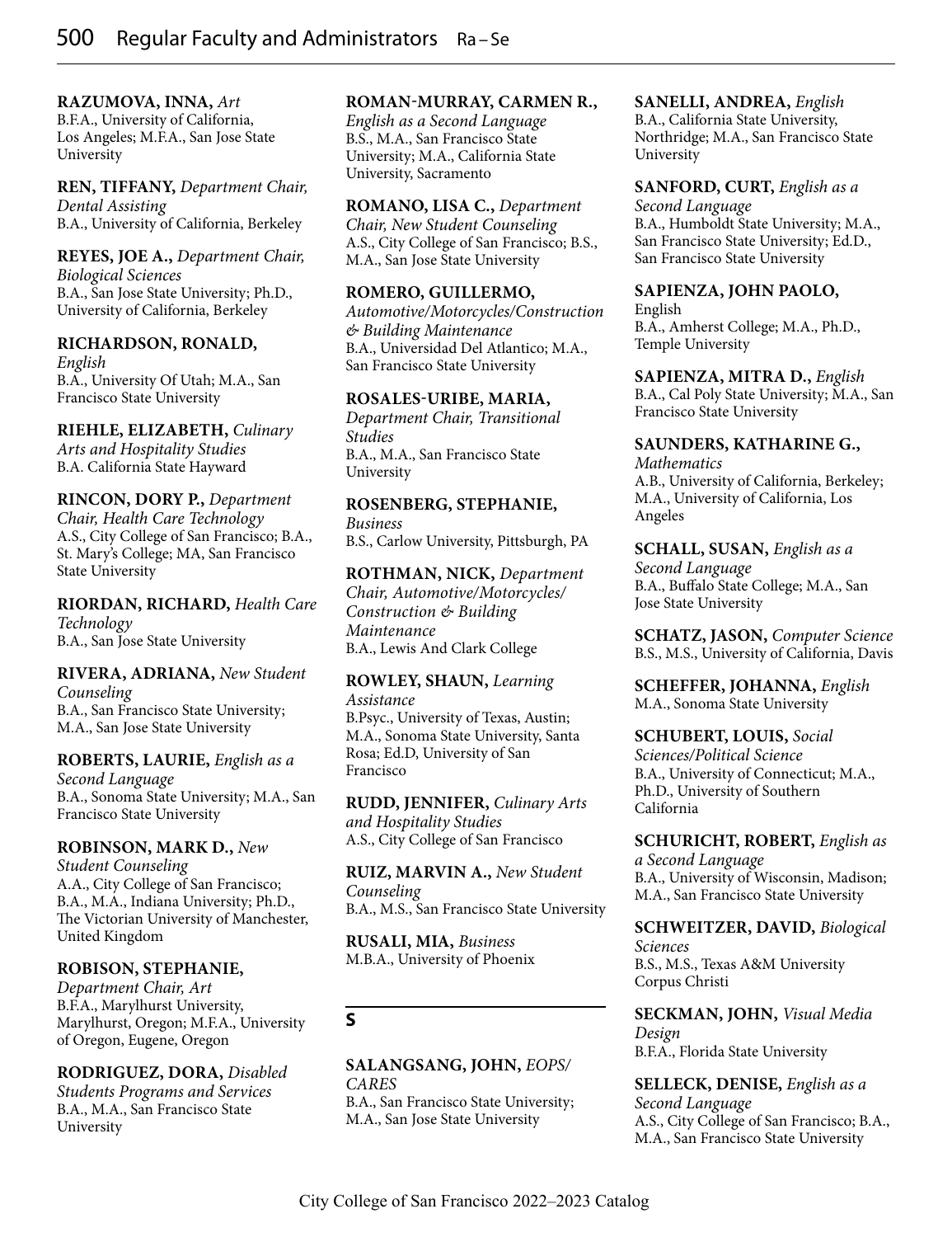**SEN, MAYA,** *Behavioral Sciences/ Psychology* B.A., Lewis and Clark College; Ph.D.., Univ Minnesota Minneapolis

**SHEA, LORNA,** *Culinary Arts and Hospitality Studies* A.A., City College of San Francisco

#### **SHEETZ, NUALA,** *English as a*

*Second Language* B.A., Connecticut College; M.ED., Boston University

**SHERMAN, KEVIN,** *Cinema* B.A., M.A., San Francisco State University; Ph.D., University of Florida

**SHORE, ELISA,** *English as a Second Language* B.A., University of Bridgeport, CT; M.A., San Francisco State University

#### **SIEKMANN, JONATHAN,**

*Biological Sciences* B.A., Saint Olaf College; B.A., M.S.,Ph.D., University Of California, Davis

**SILVA, LETICIA,** *Latino Services Network* B.A., San Francisco State University; M.A., San Francisco State University

**SIMOTAS, MICHELLE L.,** *Department Chair, English* B.A., San Francisco State University;

B.A., M.F.A., Mills College

**SKINNER, JANEY,** *Health Education* B.A., Brown University, R.I.; M.P.H, University of California, Berkeley

**SKOLNICK, JULIAN,** *Business* B.A., University of New Mexico, Albuquerque

#### **SLATES, CYNTHIA A.,**

*English* B.A., San Francisco State University; M.A., University of California, Davis

**SMITH, ELIZABETH,** *English* B.A., Saint Mary's College; M.A., National University

# **SMITH, KRISTIN M.,**

*English* B.A. English, University of North

Carolina; M.A., University of North Carolina at Wilmington

**SMITH, NATALIE,** *Department Chair, Fashion* A.A., Fashion Institute of Design & Merchandising

**SOLOW, MICHAEL,** *Chemistry* B.S., University of California, Santa Cruz; Ph.D., University of California, Berkeley

#### **SOMSANITH, DAROUNY,** *Health Education*

B.S., San Francisco State University; M.P.H., University of California, Los Angeles

**SONEJI, HITESH,** *Engineering and Technology* B.S., M.S., Carnegie Mellon University; M.Sc., Lund University, Sweden

**SONG, GRACE,** *English as a Second Language* M.A., University of Birmingham, Great Britain

**STARR, CLARA,** *Associate Vice Chancellor, Human Resources* B.S., M.S., Tennessee State University, Nashville

**STEPHENSON, CHADWICK,** *Library and Learning Resources* B.A., Satate University of New York, Fredonia; MLIS, San Jose State University

**STEVENS, ALICE,** *Mathematics* B.A., University of California, Berkeley; M.A., Ph.D., University of California, Davis

**STEVENS, HOLLY,** *English as a Second Language*

B.A., M.A., San Francisco State University

**STEVENSON, DAVE,** *Visual Media Design*

B.A., University of California, Berkeley; M.A., California State University, San Francisco

#### **STINCHCOMBE, PER,**

*Mathematics* B.A., Wesleyan University; M.A., University of California, Berkeley

**STOFFERS, PETER,** *New Student Counseling* B.A., University of California, Santa Cruz; M.S., San Francisco State University

**STRAUS, AMBER,** *Learning* 

*Assistance* B.A., Swathmore College; M.A., San Francisco State University

**STRUVE, OCTAVIA,** *Registered Nursing* Ph.D, University Of San Francisco

**STUART, CHRISTINA,**

*Chemistry* B.A., University of California, Davis; Ph.D., University of California, Berkeley

**SU, TIMOTHY,** *Chemistry* B.S., University of California, Santa Cruz; Ph.D., University of California, Los Angeles

**SUGAWARA, JACK,** *Transfer Counseling* B.A., M.S., San Francisco State University

**SUNDARAM, ANJALI,** *Cinema* B.A., University of California, Santa Cruz; M.A., M.F.A., San Francisco State University

**SWEENEY, MEGAN,** *Social Sciences/Political Science* B.A., Seattle University;M.A., San Francisco State University

**SWIFT, ROBERT F.,** *English as a Second Language* B.A., University of California, Berkeley; M.A., San Francisco State University

**SWINGLE, STEPHEN,** *Department Chair, Physics*

B.S., University of California, Berkeley; M.A., University of California, Santa Barbara

**T**

#### **TABARRACCI, JENNY,**

*Environmental Horticulture & Floristry* B.A., Sacramento State University

**TAHA, DARIAN,** *Computer Networking & Information Technology* B.A., Menlo College, Atherton, California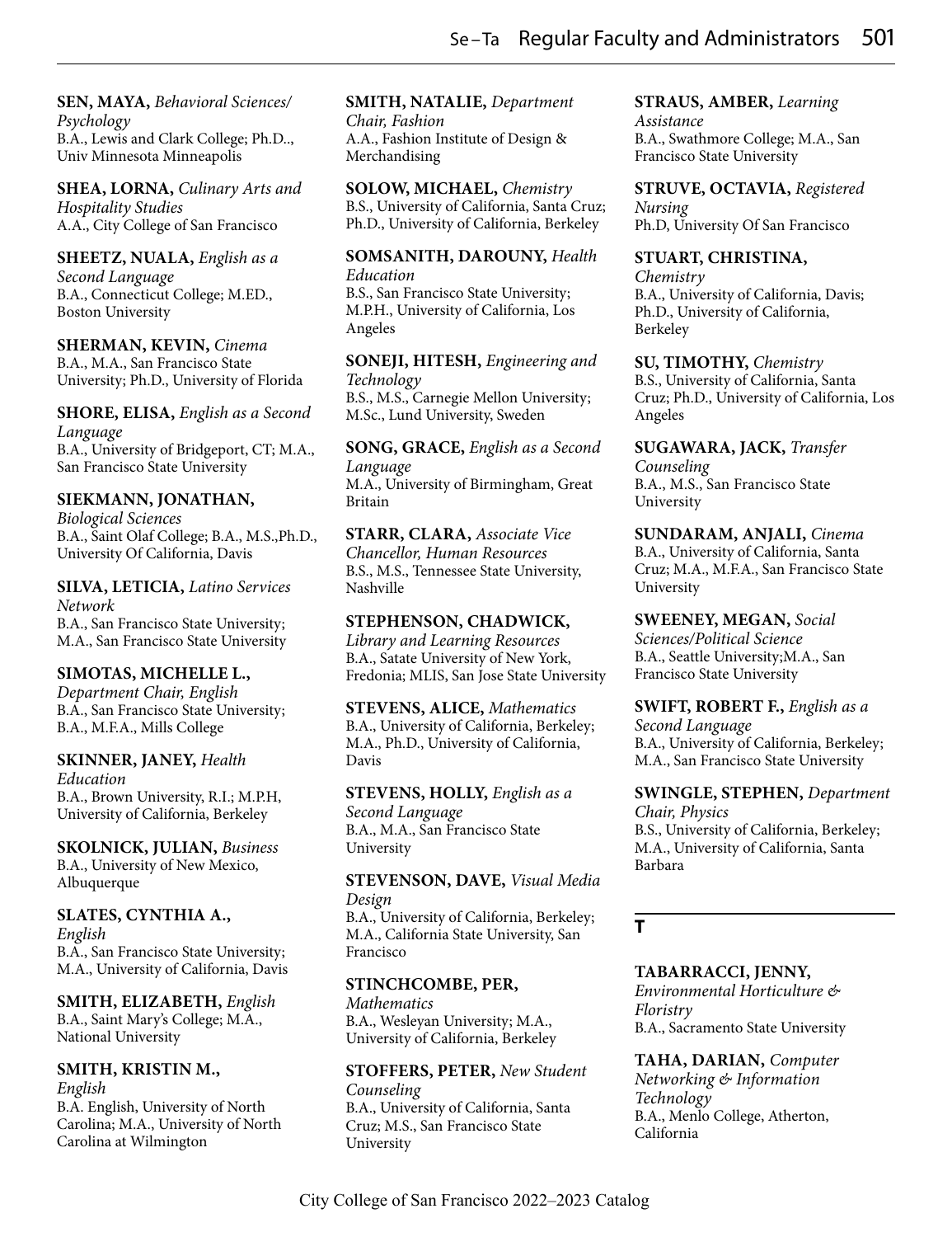**TAHA, RICHARD,** *Department* 

*Chair, Computer Networking & Information Technology* B.S., College of Aeronautical Engineering, London, England; M.B.A., California Western University, Santa Ana, California

**TANG, GAYLE,** *Health Education* B.S.N., University of San Francisco; M.S.N., Sonoma State University

**TARPEY, JOHN,** *Biological*  Sciences B.S., University of San Francisco; Ph.D., University of California, Berkeley

**TAVE, ANTHONY,** *Director Buildings and Grounds* B.S. California State Polytechnic University Pomona

#### **TERNAR, MINE Y.,** *Art* B.A., Bennington College, Vermont; M.A., Mimar Sinan University, Istanbul, Turkey; M.F.A., University of California,

Berkeley **TETI, FREDERICK A.,**

Department Chair, Educational Technology B.S., Yale University; Ph.D., University of California, Berkeley

#### **THOMAS, ARDEL M.,** *Department Chair, Lesbian, Gay, Bisexual, and Transgender Studies*

B.A., University of Colorado, Boulder; M.A., University of Colorado, Boulder; Ph.D., Stanford University

# **THOMAS, CHRISTINE,** *Registered Nursing* A.D.N., City College of San Francisco;

M.S.N., University of Phoenix

## **TOEBE, PATRICK A.,** *Department*

*Chair, Theatre Arts* B.A., M.A., San Francisco State University

**TOM, ERICA,** *New Student Counseling* M.A., University of California, Berkeley

# **TORRES, EDGAR,** *Department*

*Chair, Latin American and Latino/a Studies* A.A., City College of San Francisco; A.B., M.A., C.P.I.L., University of California, Berkeley

# **TRAHAN, NICOLE,** *English as a*

*Second Language* B.A., San Francisco State University; M.A., Sacramento State University

**TRAN, TRINH,** *Biological Sciences* B.S., Ph.D., University of California, Davis

**TRAUT, BIBIT,** *Biological Sciences*

B.A., M.S.,University of California, Santa Cruz; M.S., Oregon State University; Ph.D., University of California, Davis

**TSE, ANNIE,** *Health Education* A.S., City College of San Francisco; B.S., San Francisco State University; M.P.H., San Jose State University

# **U**

# **UBUNGEN, JOSEPHINE M.,**

*Career Development Counseling* B.A., M.S., San Francisco State University

**UBUNGEN, LORENZO,** *New Student Counseling* B.A., M.A., San Francisco State University

**UCHIDA, RICHARD H.,** *Business* B.A., University of California, Berkeley; M.A., San Francisco State University; J.D., Golden Gate University

**V**

**VALIENTE, HERVING,** *General Counseling* B.A., M.S., San Francisco State University

**VANONCINI, JOHN,** *Physical Education & Dance* M.S.S., United States Sports Academy

# **VARELAS BOJNOWSKI, MARIE,**

*Library and Learning Resources* B.A., San Francisco State University; M.A., San Jose State University

**VASQUEZ, ALBERTO,** *Associate Vice Chancellor, Facilities, Construction & Planning (Interim)* B.S, Arizona State University, Tempe

# **VASQUEZ, MARIA,** *New Student*

*Counseling* B.A., San Francisco State University; M.A. University of San Francisco

## **VASQUEZ, MARIO,** *Chief of Police*

**VASQUEZ, MARLEN,** *English* B.A., M.A., Stanislaus State University

**VELARDE, LISA,** *Library and* 

*Learning Resources* B.A., University of California, Los Angeles; MLIS, San Jose State University

# **VELASQUEZ, ADOLFO,**

*Department Chair, Extended Opportunity Programs and Services* A.A., City College San Francisco; B.A., M.S., San Francisco State University

# **VERBECKMOES, KENNY,**

*Department Chair, Aircraft Maintenance* B.S., San Jose State University; M.S., San Jose State University

**VEROSKY, JOHN,** *Mathematics* B.S., M.S., University of Texas at El Paso; Ph.D., Tulane University

**VIERTEL, CLAYTON T.,** *Business* B.S., Western Michigan University; M.S. Golden Gate University

**VIGO, DAVE,** *Interim Senior Director Administrative Services* B.S., Columban College; M.Ed. American College of Education

## **VILLANUEVA, GUILLERMO,**

*Dean of Financial Aid & Special Programs* B.S., San Francisco State University, M.S., University of La Verne

## **VILLARAZA, LILY ANN,**

*Department Chair, Philippine Studies* B.A., University of California, Irvine; M.A., Loyola Marymount University; M.A., Northern Illinois University; PhD, Northern Illinois University

# **VILLASANA, ROSARIO,**

*Department Chair, Child Development & Family Studies* A.A., City College of San Francisco; B.A., New College of California; M.A., San Francisco State University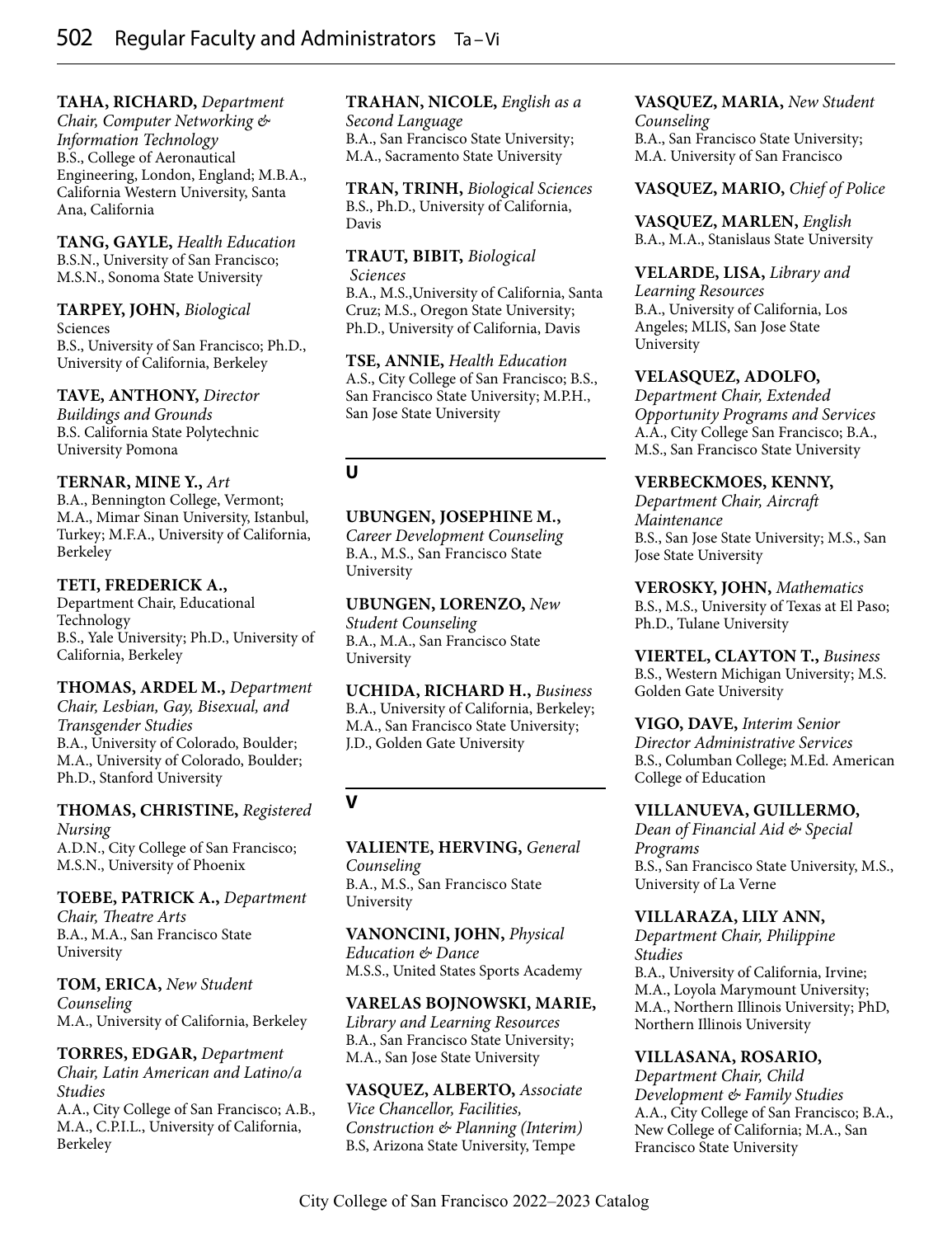#### **VILLAZANA-PRICE, NORMA,**

*Child Development & Family Studies* A.A., City College of San Francisco; B.A., New College, San Francisco; M.A., San Francisco State University

#### **VINALS, JULISSA B.,** *New Student Counseling*

A.A., Skyline College, B.A., M.S., San Francisco State University

# **VO, DANNY,** *Mathematics*

B.S., M.S., Washington State University

## **W**

# **WALLIS, DIANE KAY,** *English as a*

*Second Language* B.A., M.A., San Francisco State University

# **WANG, THOMAS Y.,**

*Environmental Horticulture & Floristry* B.A.,University of California, San Diego; M.S., San Francisco State University

# **WANG, XIANJIN O.,** *Interim*

*Senior Director Budget and Accounting* B.S. Southwestern University of Economics and Finance; M.S. Western Kentucky University Bowling Green

# **WATSON, JOHN,** *New Student*

*Counseling* B.S., Cal State Hayward University; M.P.A., Cal State University, East Bay

#### **WEBSTER, CARLOS,** *New Student Counseling*

A.A., City College of San Francisco; B.A., M.A., San Francisco State University

# **WEIL, MELINDA L.,**

*Astronomy* B.S., San Francisco State University, M.S., Ph.D., University of California, Santa Cruz

## **WESTERBERG, KARL M.,**

*Physics* B.S., Carnegie-Mellon University; Ph.D., Princeton University

## **WIESE, KATRYN,** *Earth*

*Sciences* B.S., Caltech; M.S., Oregon State University

## **WIGGINS, SHAWN,**

*Mathematics* B.A., B.S., M.S., Wichita State University

#### **WILLETT, JOHN H.,** *English as a Second Language* B.A., M.A., San Francisco State

University

**WILLIAMS, KIRSTIN,** *Physical Education & Dance* MFA, Mills College

## **WILSON, JEFFREY,** *Physical*

*Education & Dance* B.A. San Francisco State University; M.A. Concordia University

# **WIRTH, NATHAN L,**

*English* B.A., M.A., San Francisco State University

**WISE, KIM,** *African American Scholastic Programs* A.A., City College of San Francisco; B.A., M.A., San Francisco State University

# **WISE, NICOLE Y.,** *New Student*

*Counseling* A.A., City College of San Francisco; B.A., Spelman College, Atlanta; M.S., San Francisco State University

#### **WONG, BRIAN,** *Department Chair, Chemistry*

B.S., University of California, Berkeley; Ph.D., Massachusetts Institute of Technology

## **WONG, JAMES ZEE MON,** *New*

*Student Counseling* B.A., University of California, Santa Barbara; M.A., University of San Francisco; M.Div., San Francisco Theological Seminary

#### **WONG, TRACEE,** *New Student Counseling*

A.A., Pasadena City College; B.A., University of California, Los Angeles' M.S., Cal State Northridge

# **WONGPRASERT, TANICHYA,**

*Communication Studies* B.A., Chulalongkorn University, Bang Kok; M.A., Ph.D., Washington State University

**WOO, ELIZA,** *Biological Sciences* B.A., University of California, Berkeley; Ph.D., State University of New York

#### **WORLEY, JENNIFER,** *English*

B.A., College of William and Mary, Williamsburg; M.A., San Francisco State University; M.A., Ph.D., Rutgers University, New Brunswick

## **WU, RICHARD,** *Computer*

*Networking & Information Technology* B.S., California Polytechnic State University, San Luis Obispo; M.S. Fort Hays State University

# **Y**

**YANUARIA, CHRISTINA,** *English as a Second Language* AA, Solano Community College; B.A.,M.A., Biola College

**YARKIN, CHERISA,** *Director of Planning* M.S., Ph.D., University of California, Berkeley

**YEE, DAVID,** *Dean, School of Science, Technology, Engineering and Mathematics (STEM)* B.S., M.S., San Francisco State University

# **YEE, SHAWN,** *Director, IT Operations* A.S., City College of San Francisco; B.S.,

San Francisco State University; M.S., University of Phoenix

#### **YRUN, MARIO,** *Business* B.A., Pomona College; M.B.A., University of Chicago

# **Z**

#### **ZARUBIN, ELIZABETH A.,** *English* B.A., Michigan State University; M.A., San Francisco State University